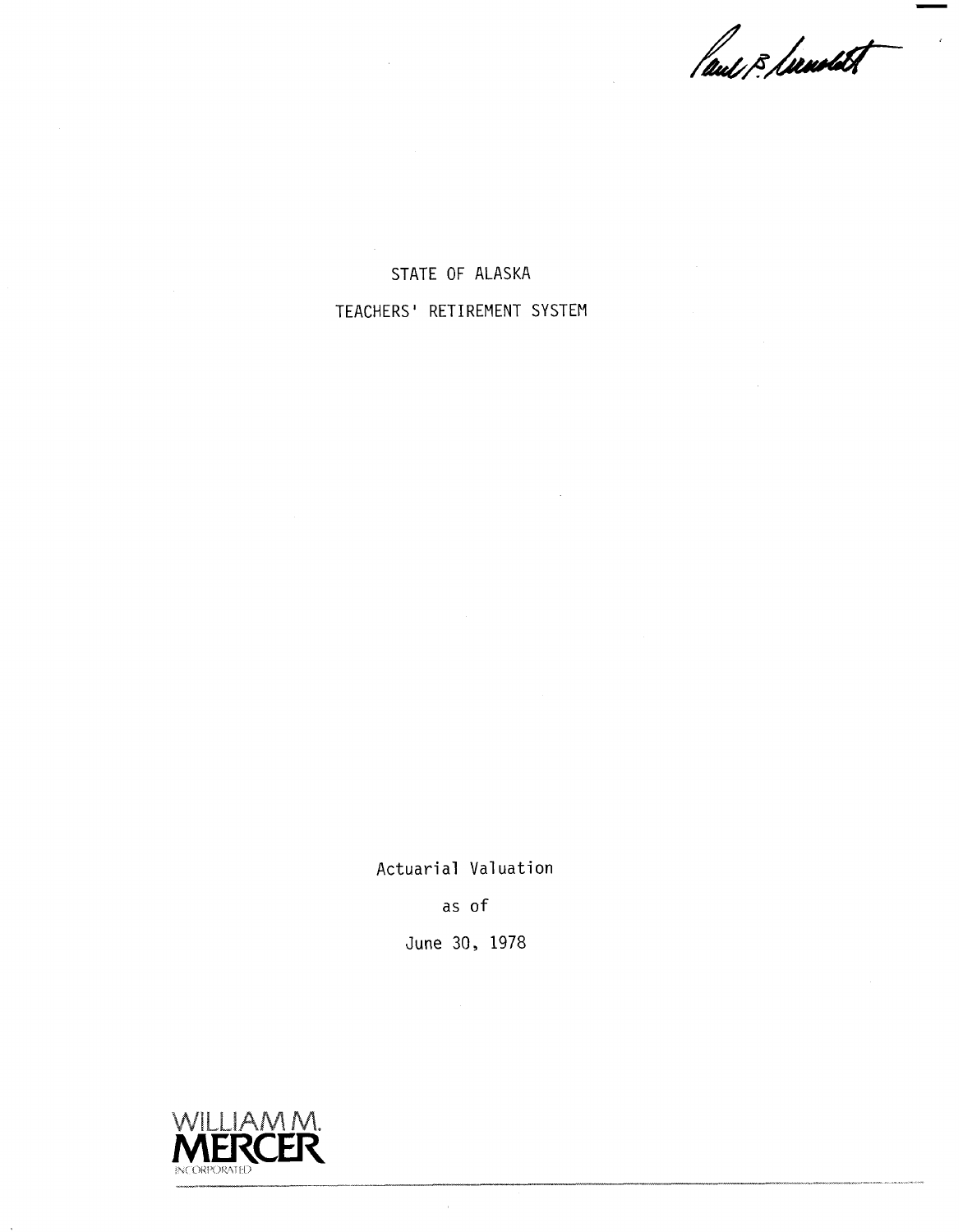$\mathbf{I}$ 

### TABLE OF CONTENTS

|           |     |                                                                                                                             | Page |
|-----------|-----|-----------------------------------------------------------------------------------------------------------------------------|------|
|           |     | SUMMARY                                                                                                                     | 1    |
|           |     | ANALYSIS OF THE VALUATION                                                                                                   | 3    |
| SECTION 1 |     | THE BASIS OF THE VALUATION                                                                                                  | 8    |
|           | 1.1 | BRIEF OUTLINE OF THE PLAN                                                                                                   | 9    |
|           | 1.2 | MISCELLANEOUS INFORMATION AS OF JUNE 30                                                                                     | 18   |
|           | 1.3 | ANNUAL EARNINGS BY AGE AND SERVICE                                                                                          | 19   |
|           | 1.4 | ACTUARIAL METHOD AND ASSUMPTIONS                                                                                            | 20   |
|           |     | TABLE 1 - EMPLOYEE TURNOVER RATES                                                                                           | 22   |
|           |     | TABLE 2 - DISABILITY RATES                                                                                                  | 23   |
| SECTION 2 |     | DETAILED VALUATION RESULTS                                                                                                  | 24   |
|           | 2.1 | DISTRIBUTION OF ASSETS AS OF JUNE 30, 1978                                                                                  | 25   |
|           | 2.2 | DEVELOPMENT OF VALUATION ASSETS AS OF JUNE 30, 1978.                                                                        | 26   |
|           | 2.3 | BREAKDOWN OF PRESENT VALUE OF BENEFITS                                                                                      | 27   |
|           | 2.4 | DEVELOPMENT OF NORMAL COST RATE FOR FISCAL YEAR<br>$1979 - 80$                                                              | 28   |
|           | 2.5 | CALCULATION OF TOTAL CONTRIBUTION RATE FOR FISCAL<br>YEAR 1979-80<br>.                                                      | 29   |
|           | 2.6 | SUMMARY OF TOTAL CONTRIBUTION RATES AT ALTERNATE<br>AMORTIZATION PERIODS<br>فالقاط الجالعا والقاط المالقاط المالقاط القاطاط | 30   |

 $\ddot{\phantom{a}}$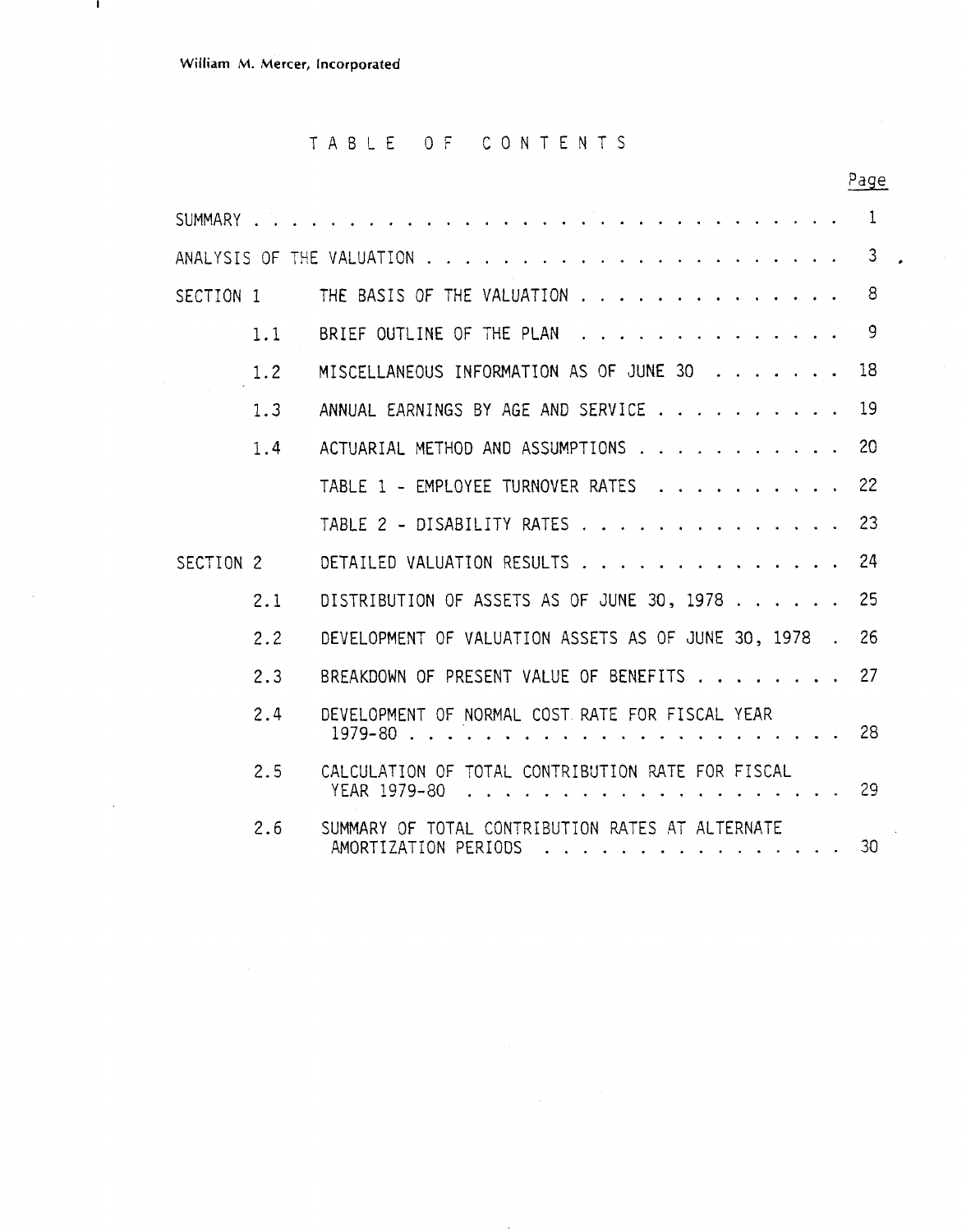

**Benefit Services/ Consulting Actuaries** 

### **SUMMARY**

In accordance with your request, we have completed a valuation of the Alaska Teachers' Retirement System as of June 30, 1978. The principal results of the actuarial valuation are presented in this summary and analysis; the two sections which follow are meant to provide the necessary supporting details.

Section 1 presents the fundamental information on which the valuation was based. Included is a summary of plan provisions, information about plan participants, and disclosure of the actuarial method and assumptions used.

Section 2 presents the detailed actuarial valuation results. Its subsections present a step-by-step derivation of the recommended contribution. In addition, information requested by the auditors of the Retirement System is presented.

The purposes of an actuarial valuation are:

- 1. To examine the status of funding of the Plan, and
- 2. To determine the contribution rates for the State for each school district in the System.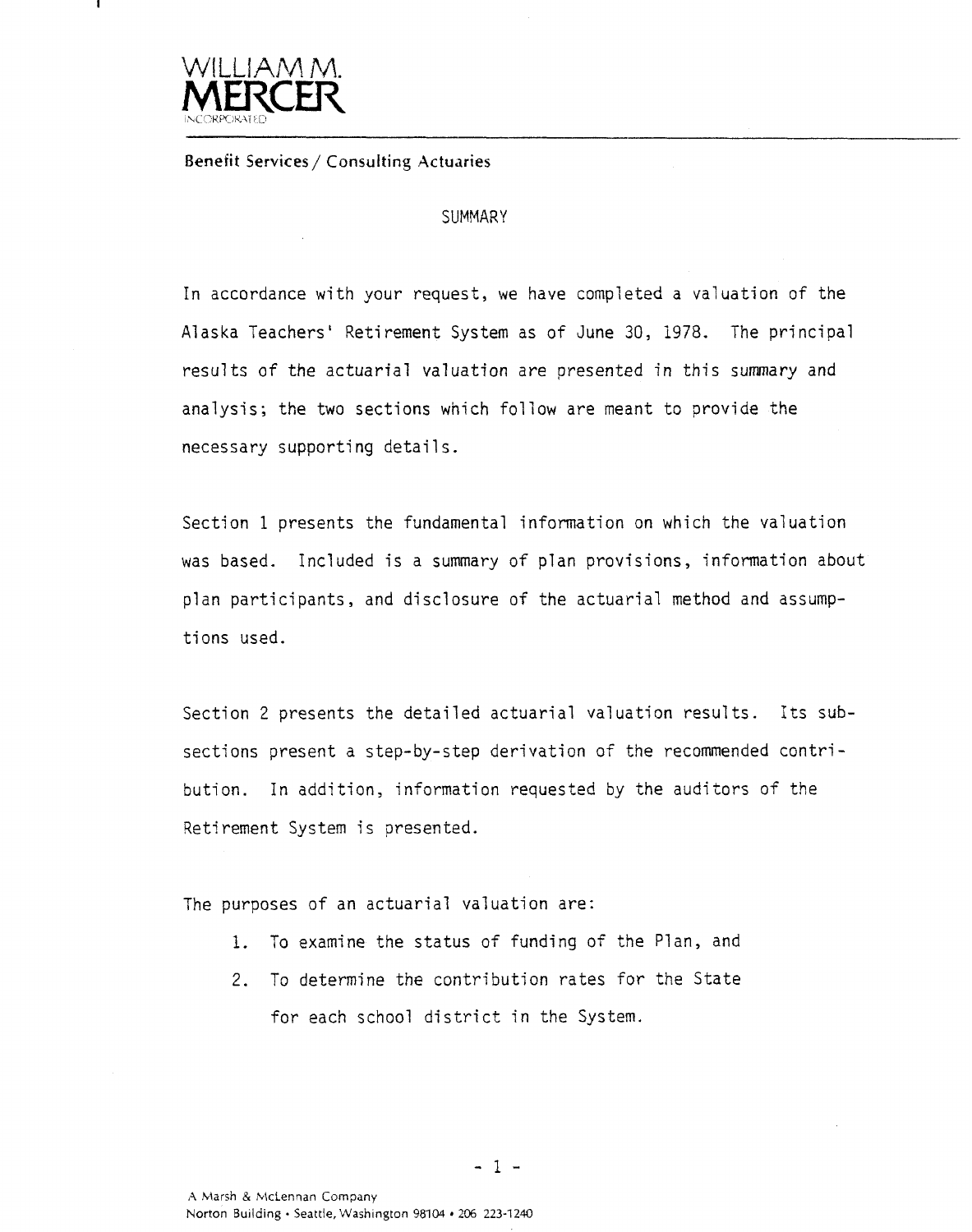-1

The most significant results of the valuation are as follows:

|     |     |                                          | 1977          | 1978          |
|-----|-----|------------------------------------------|---------------|---------------|
|     |     | (1) Status of Funding as of<br>June 30   |               |               |
|     |     | (a) Valuation Assets                     | \$182,062,858 | \$219,225,684 |
|     |     | (b) Present Value of<br>Accrued Benefits | 287,440,408   | 327,659,821   |
|     |     | (c) Accrued Benefit<br>Funding Ratio     | 63.3%         | 66.9%         |
| (2) |     | Contributions For Fiscal Year            |               |               |
|     | (a) | Normal Cost Rate                         | 10.08%        | 10.79%        |
|     | (b) | Past Service Rate                        | 3.74%         | 3.72%         |
|     |     | (c) Total Contribution<br>Rate           | 13.82%        | 14.51%        |

In preparing this valuation, we have employed generally accepted actuarial methods and assumptions, in conjunction with employee data provided to us, to determine a sound value for the Plan liabilities. I certify that, to the best of my knowledge and belief, the attached statements are true and correct.

Respectfully submitted,

Richardson

Robert F. Richardson, MAAA Vice President

RFR: jn

October 10, 1978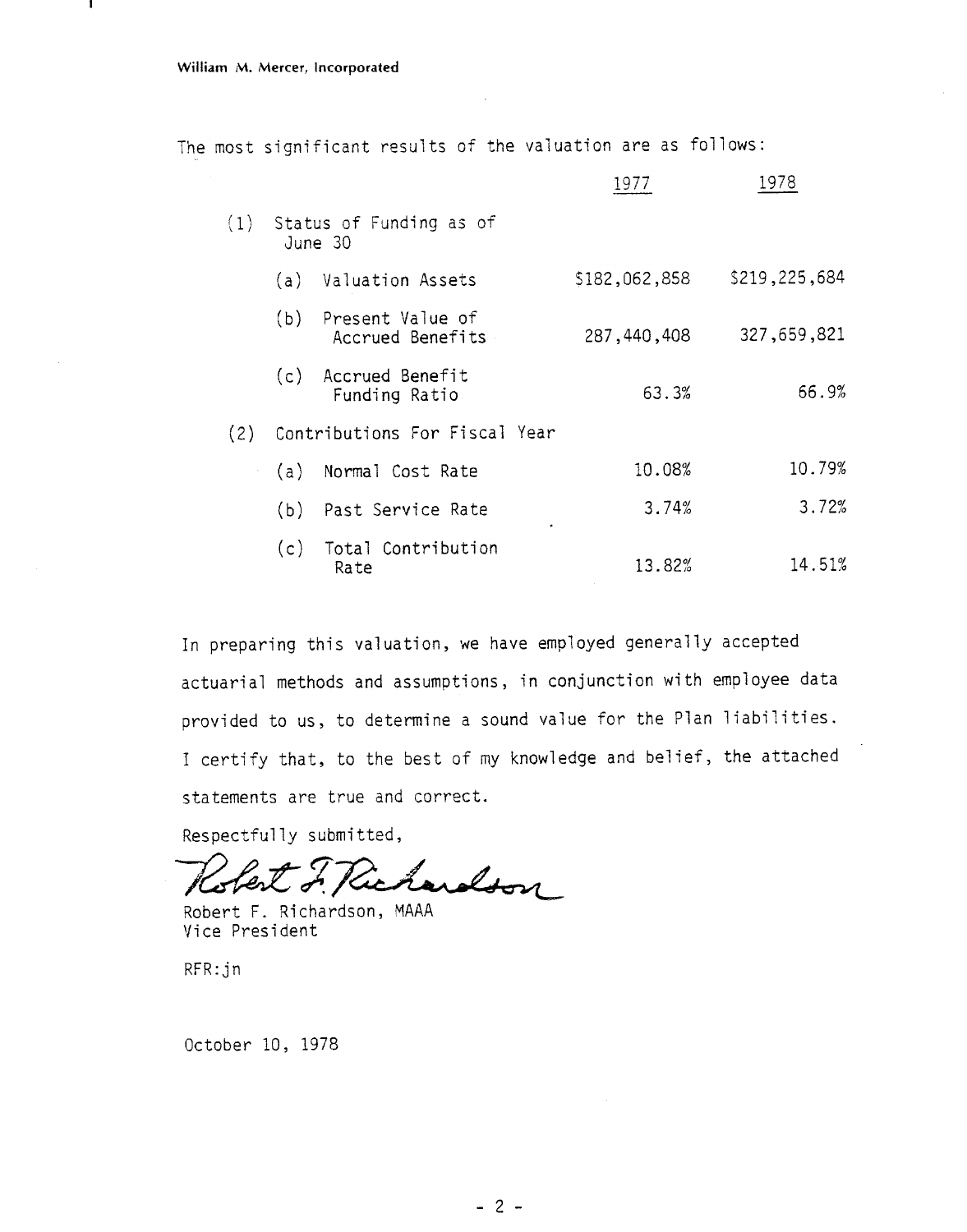### ANALYSIS OF THE VALUATION

### Actuarial Method and Assumptions

This actuarial valuation report is based upon the actuarial methods and assumptions adopted at the Spring Board Meeting of the State of Alaska Teachers' Retirement System in March 1978. The methods and assumptions which were adopted are as follows:

(1) Actuarial Cost Method

Annual contributions will now be determined under the attained age normal actuarial cost method. The unfunded past service liability is funded with level payments over 40 years. Prior reports utilized an aggregate method in which past service and future service costs were not separated.

(2) Interest

Cost calculations are now based upon a 6% interest assumption rather than the *52* interest assumption which had been used in prior reports.

(3) Salary Scale

The new salary scale is *62* per year until age 39 and 5% per year for ages 40 and up. The prior actuarial assumption assumed 5% per year increases for all ages.

 $(4)$  Mortality

The new mortality table is the 1971 Group Annuity Table. Previous reports were based upon the 1951 Group Annuity Mortality Table with projection C to 1965

 $-3-$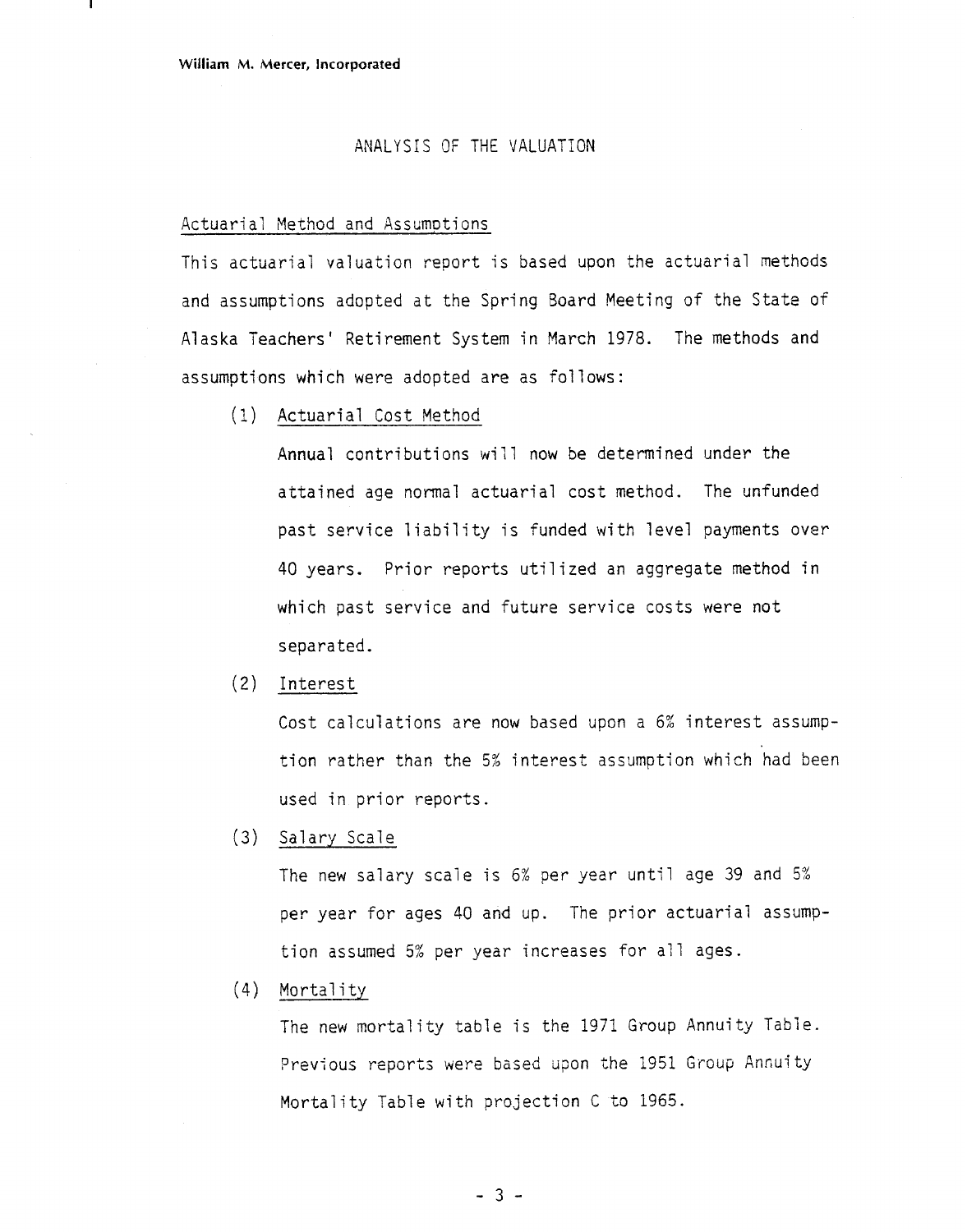#### $(5)$ Employee Turnover

The new employee turnover table is based upon actual experience of the System during the 1976-77 Plan Year.

 $(6)$ Disability

> No change in the disability incidence rate was adopted. Postdisability mortality is now assumed to follow rates recently published by the Pension Benefit Guaranty Corporation which reflect mortality of those receiving Social Security Disability Benefits.

 $(7)$ Retirement Age

> No change in the retirement assumption was adopted. It is still assumed that employees will retire half way between the earliest age at which they can receive unreduced benefits and age 60.

 $(8)$ Contribution Refund

> Based upon actual experience during 1976, it is now assumed that 85% of the employees who terminate after becoming vested but before having twelve years of service or attaining age 50, will leave their contributions and thereby retain their deferred vested benefits. All other employees who terminate after becoming vested are assumed to keep their contributions in the System and thereby receive deferred vested benefits. The former assumption was that only 10% of those terminating would retain their deferred vested benefit. Other participants would take their contributions and thereby forfeit their vested benefit.

> > $-4-$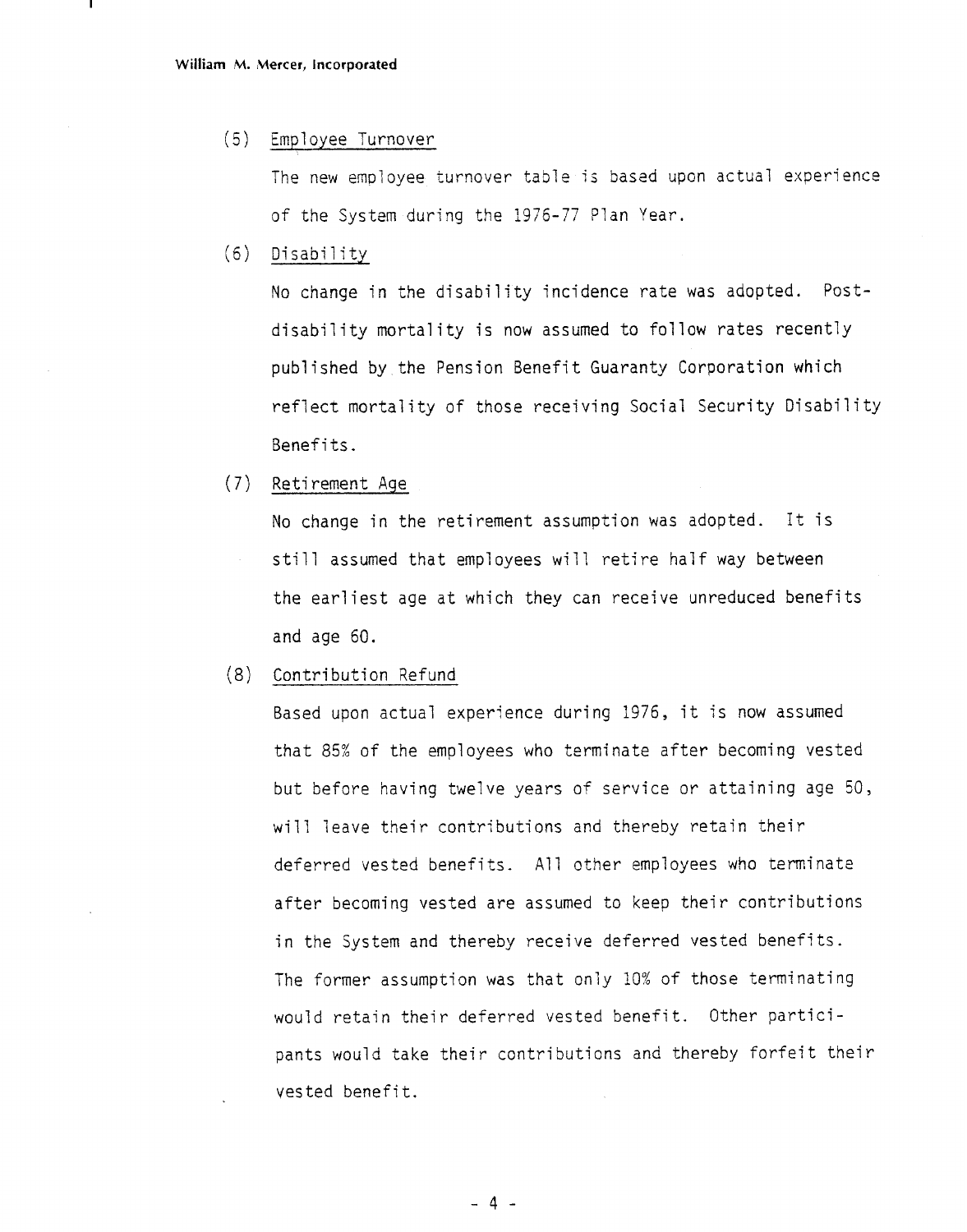$(9)$  C.O.L.A.

The assumption regarding those receiving retirement benefits who would be eligible for cost-of-living adjustment has been increased from 40% to 49%.

(10) Unused Sick Leave

In order to fund for recently enacted legislation, we are now assuming that each employee who receives retirement benefits under the System will have accumulated 4.7 days of unused sick leave for each year of service.

Valuation Assets

Assets used for valuation purposes are continued to be based upon the three-year average ratio between market and book val ues .

### Actuarial Experience During 1977-78

As can be seen in the prior summary, the accrued benefit funding ratio increased from 63.3% to 66.9%. This is one of the best indicators that the System is being funded in a satisfactory manner. As mentioned previously, the total contribution rate increased significantly from 13.82% to 14.51%. There are several reasons for this increase in the contribution rate. Effective July 1, a post-retirement pension adjustment was granted for virtually all retirees and beneficiaries. The average PRPA granted this July was \$71 per month, or roughly 9% of the average base benefit. This PRPA increased the contribution rate by .26%. The passage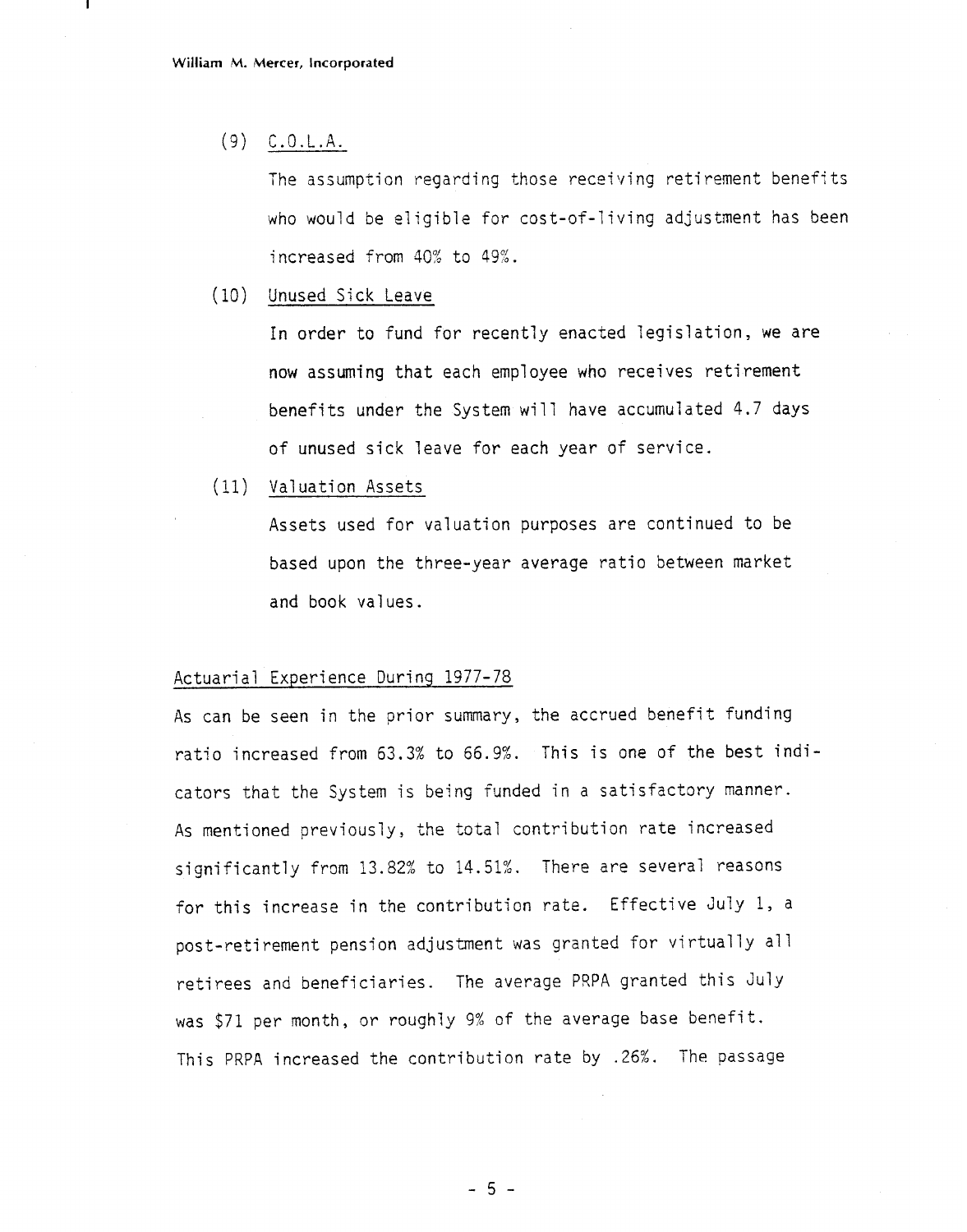of House Bill 25 a1 lows teachers to utilize unused sick leave days as credited service when they retire. This enhancement to the System increased the total contribution rate by .24%. Changes in the data also exerted upward pressures on the total contribution rate. As can be seen in Exhibit 1.2, the average age increased from 37.20 to 37.33. Average credited service to date increased from 8.70 years to 8.84 years. Perhaps most importantly, was the 10% increase in average annual salaries from \$22,887 to \$25,193. The total impact of these "actuarial changes" led to a .19% increase in the total contribution.

#### A1 ternate Amortization Periods

In prior Board meetings there has been some discussion concerning a reduction in the amortization period. Therefore, I have included in Section 2.6 of this report the total contribution rates which would be required if the amortization period over which unfunded past service liabilities are funded is 40 years, 35 years, 30 years, and 25 years.

#### Summary and Conclusions

The results of this valuation report indicate that the total contribution rate for the 1979-80 fiscal year should be 14.51%, up from 13.82% for the previous fiscal year. This increase in the total contribution rate is primarily attributable to the post-retirement pension adjustments granted this July 1 and also to the passage of House Bill 25. The accrued benefit funding ratio increased from *63.3%* to 66.9%. he do not recommend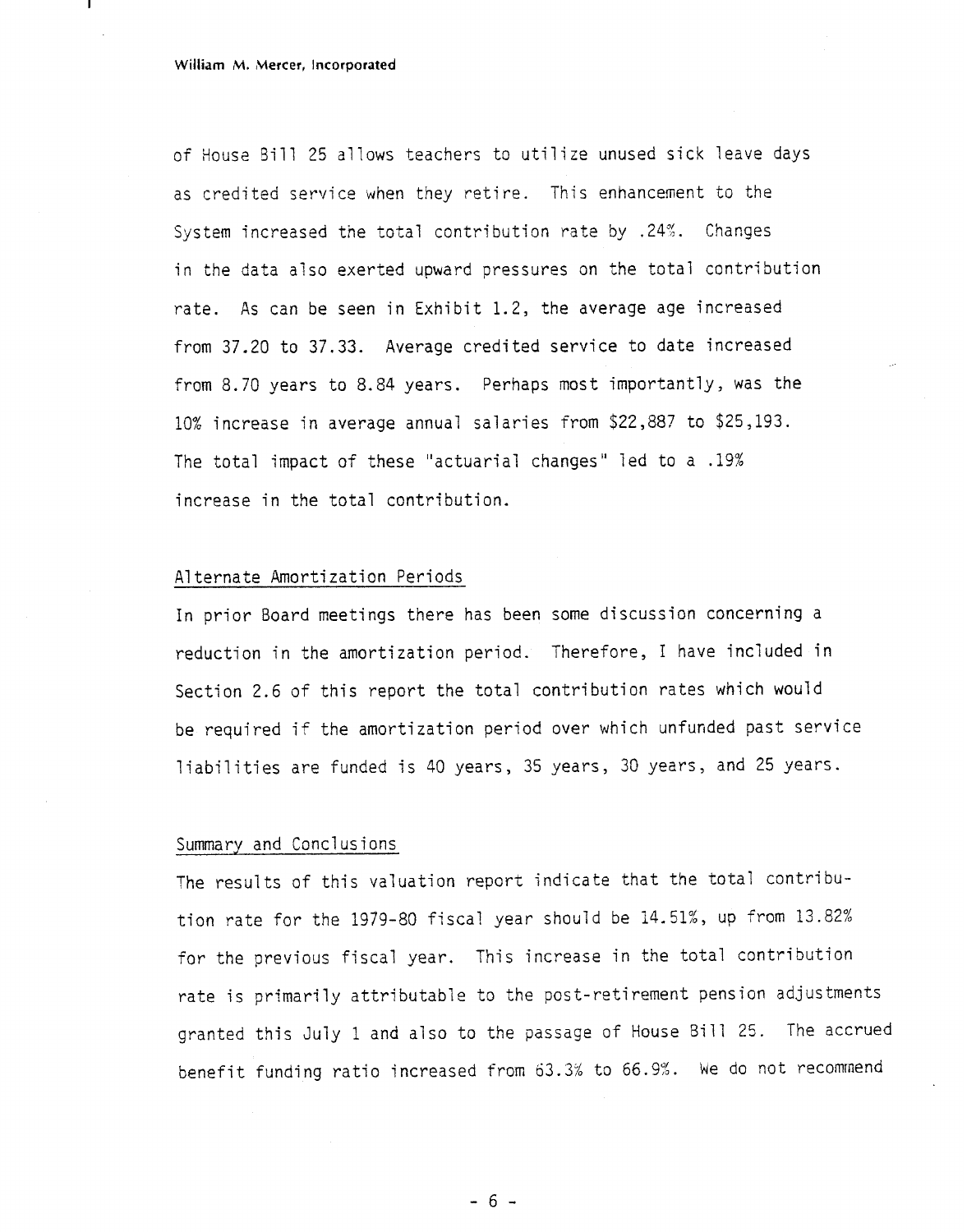л.

any changes in actuarial method or assumptions at this time. It is our conclusion that the State of Alaska Teachers' Retirement System is being funded in a satisfactory manner.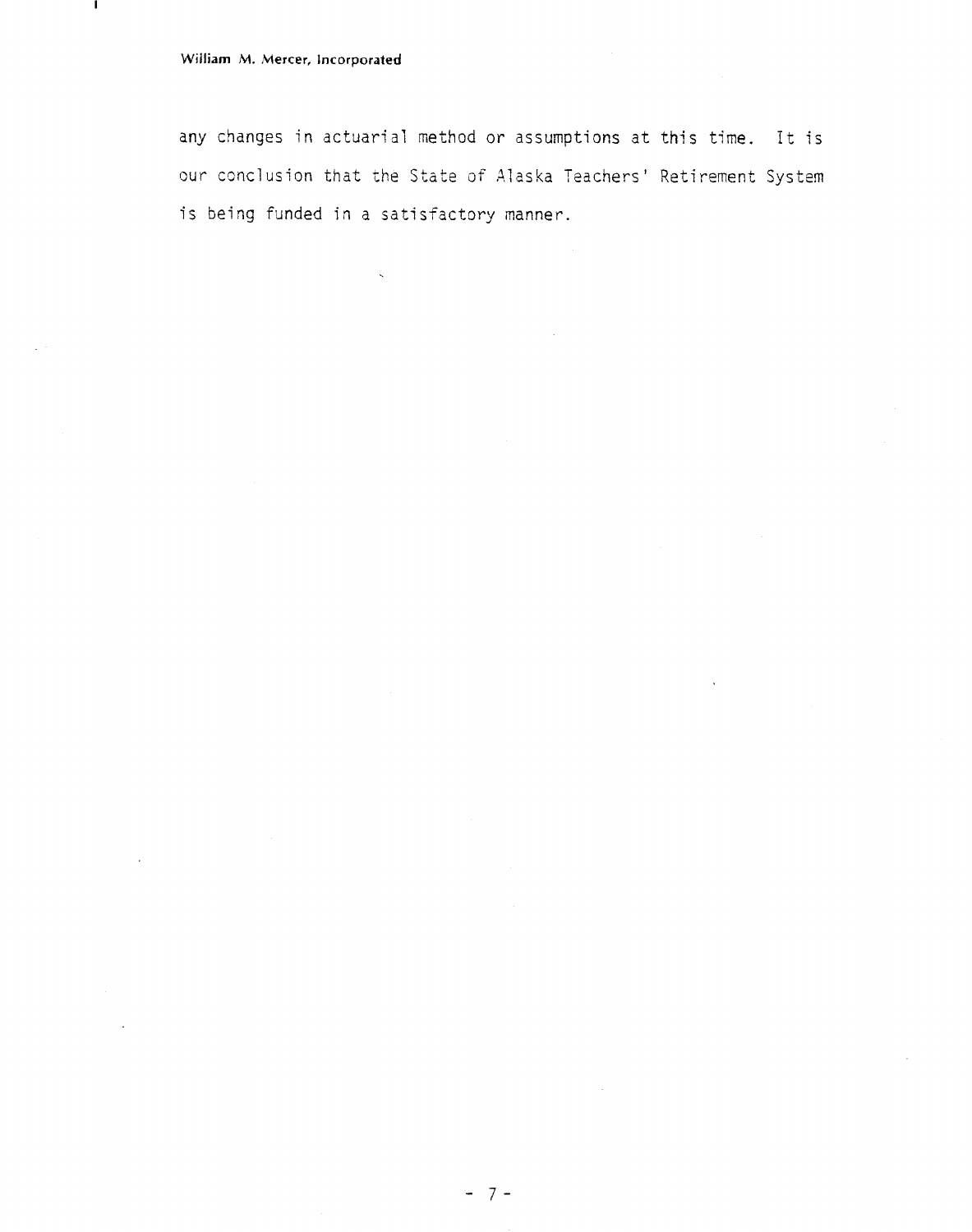л.

### SECTION 1

### THE BASIS OF THE VALUATION

The foundation of an actuarial valuation is the information and assumptions used in preparing it. In this section, the salient Plan provisions, employee census data, and actuarial methods and assumptions used in preparing the valuation are outlined.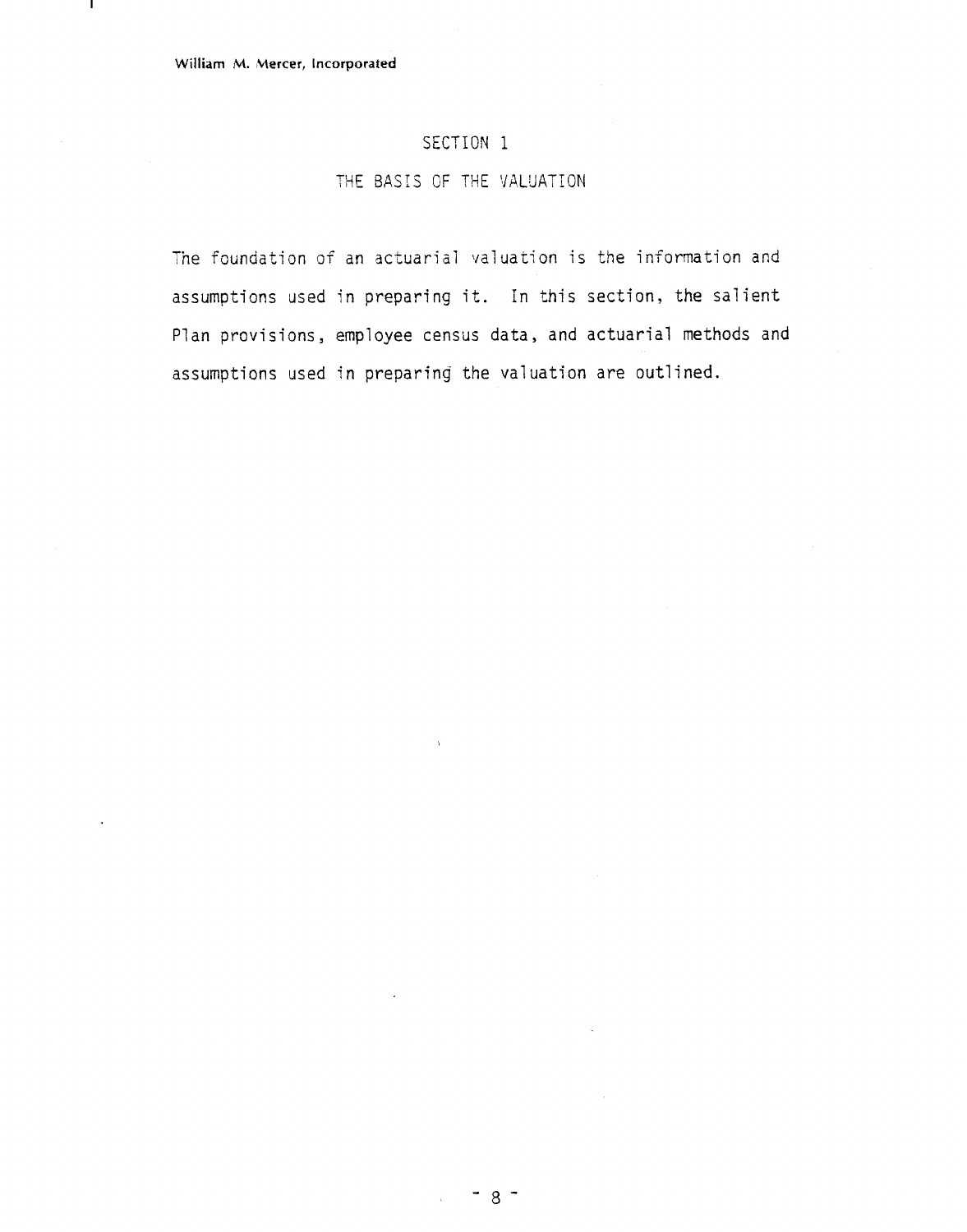### 1.1 BRIEF OUTLINE OF THE

### ALASKA TEACHERS' RETIREMENT SYSTEM

 $(1)$  Plan

The Teachers' Retirement System of Alaska is a joint contributory retirement system to provide benefits for teachers of the State.

(2) Effective Date

June 30, 1955, as amended through July 1978.

(3) Administration of Plan

The Cormissioner of Administration is the administrator of the System; the Alaska Teachers' Retirement Board makes recommendations to the Commissioner of Administration; and the Commissioner of Revenue invests the funds.

 $(4)$  Membership

Membership in the Alaska Teachers' Retirement System is compulsory for all eligible certified teachers, certified school nurses, principals, supervisors, superintendents employed on a full-time or part-time basis in public schools in Alaska, the Comnissioner of Education, supervisors with the Department of Education, and all full-time resident professional and administrative personnel of the University of Alaska.

### (5) Credited Service

A year of membership service is defined to be the same as a school term which is currently a minimum of 172 days, and fractional service credit is on a daily rate basis. Credit is granted for all Alaskan public school service. Credit is granted for all accumulated, unused sick leave days.

 $-9-$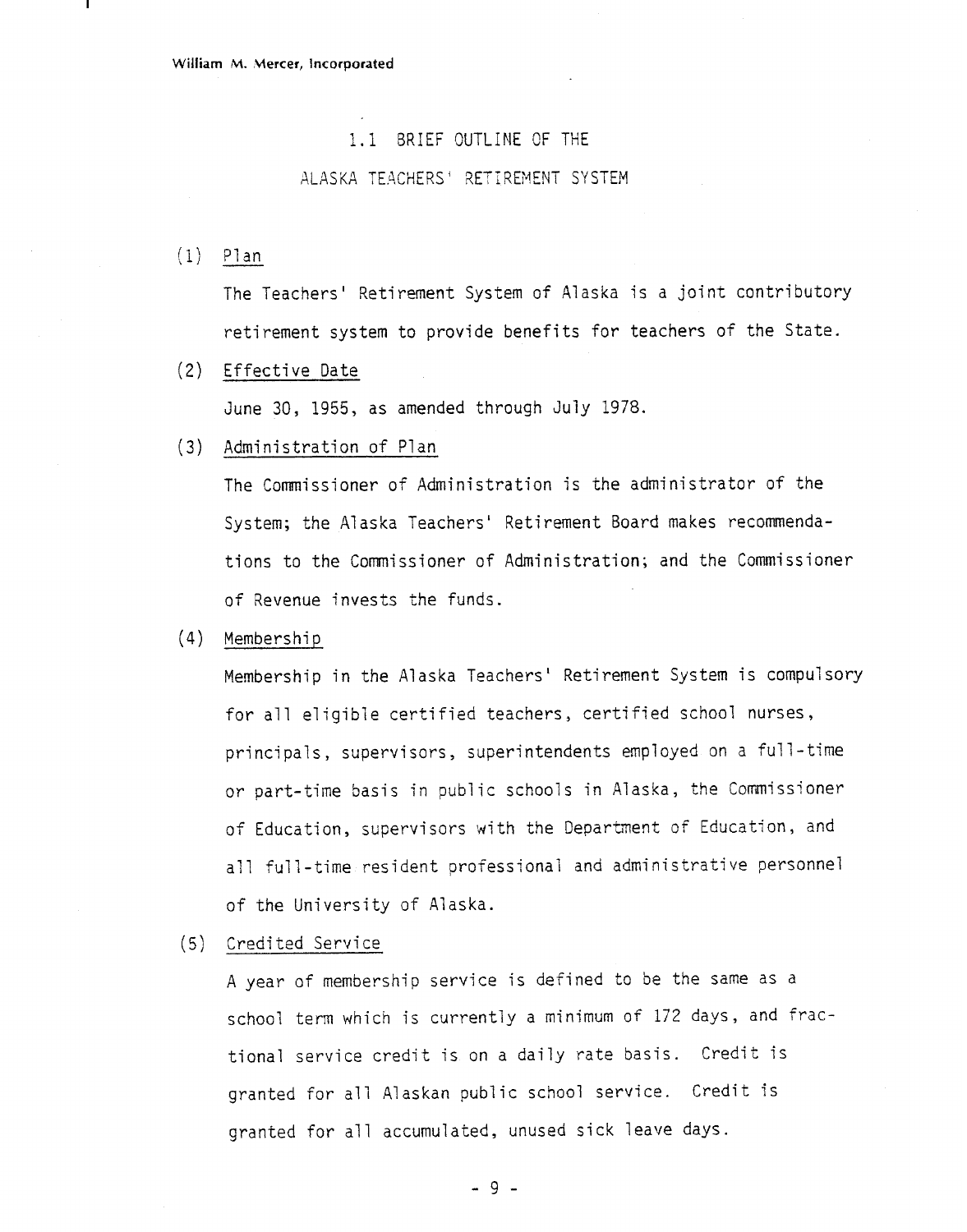#### (6) Contributions by Teachers

Effective July 1, 1970, each teacher shall contribute 7% of base salary accrued from July 1 to the following June 30.

### (7) Voluntary Supplemental Contributions

If a teacher wishes to make his spouse or minor children eligible for a spouse's pension and/or survivor's pension allowance, he may elect to make supplemental contributions of an additional 1% of his base salary commencing not later than 90 days after entry in the System, marriage, or the birth or adoption of a child, or during any open enrollment period authorized by the Board.

### (8) Arrearage Contributions

Up to 10 years of public or non-public teaching service, or service by a certificated person in a position requiring certification, in an accredited school not covered under the Teachers' Retirement System, or service in an institution of higher learning not under the control of the Board of Regents of the University of Alaska, is credited for retirement purposes.

After July 1, 1978, the full actuarial cost of providing benefits for this service will be born by the teacher. In addition, teaching services in Alaska B.I.A. schools may be used to increase total outside and Alaska B.I.A. service to 15 years before July 1, 1978. After this date, Alaska B.I.A. service is limited to 5 years.

A maximum of 5 years of military service after December 31, 1939 may be included as outside service. No fractional credit is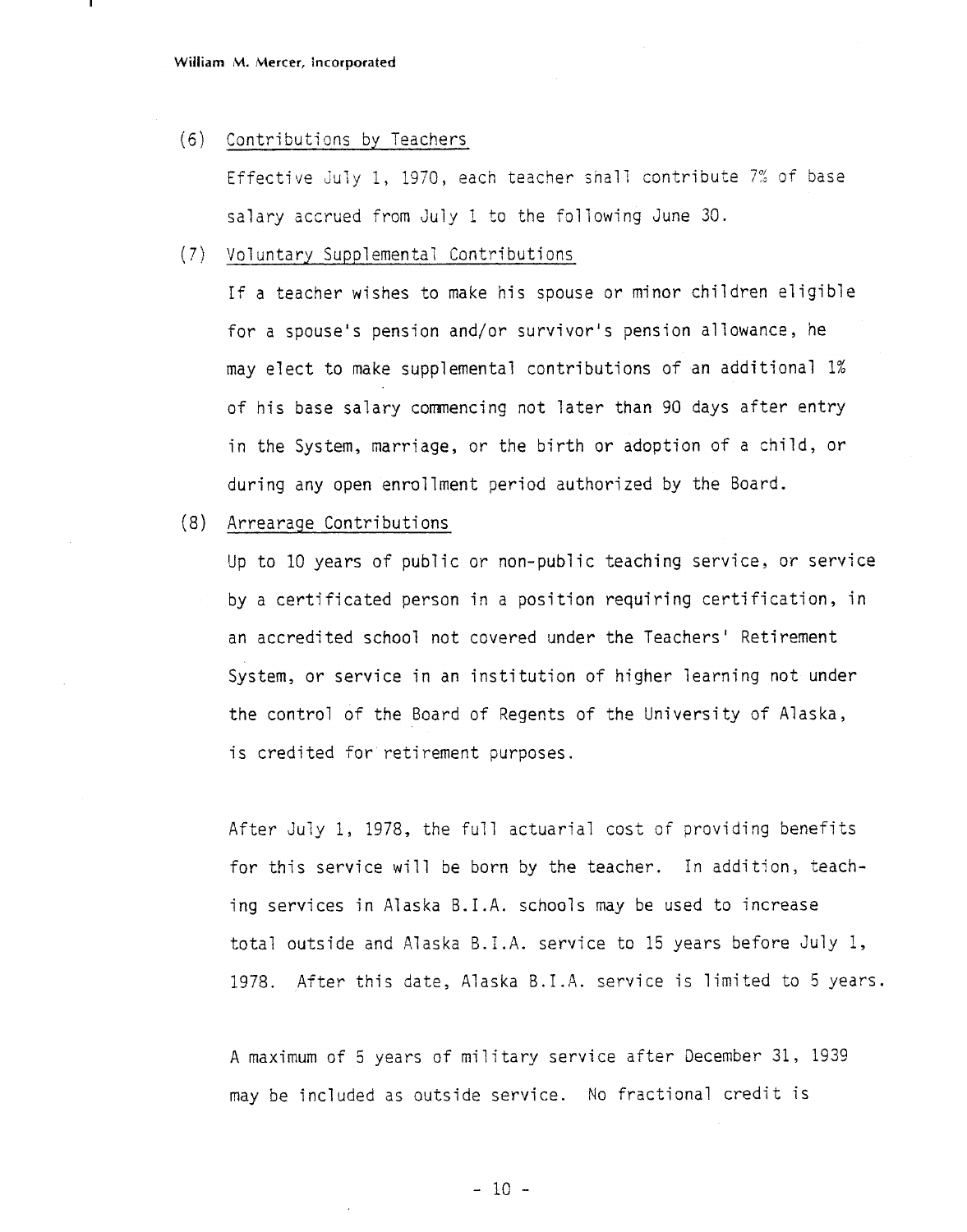granted for outside service. Fractional credit is granted for Alaska B. I.A. service.

### (9) Retroactive Contributions

If a teacher was not subject to the provisions of the Retirement Act and, at a later date became subject to them due to legislative changes of the eligibility requirements, the teacher may elect to receive credit for his creditable service prior to membership by submitting to the Retirement Fund an amount equal to the contributions that would have been made if the teacher had been a member of the System for any year's service after June 30, 1955, plus nterest thereon. Retroactive contributions are not required for creditable membership service before June 30, 1955.

(10) Employers' and State's Contributions

The employer and the State each contribute an amount equal to one-half of the amount required in addition to member contributions to finance the benefits of the System.

(11) Rate of Interest

The amount deposited in a member account will be credited with interest at the rate established for a school year at the end of such school year. Effective July 1, 1973, the interest rate was increased to 4 1/2%.

(12) Wi thdrawa? of Mandatory Contributions

If a member terminates teaching services in Alaska, mandatory contributions may be withdrawn. A withdrawing teacher will receive total mandatory contributions plus the interest credited.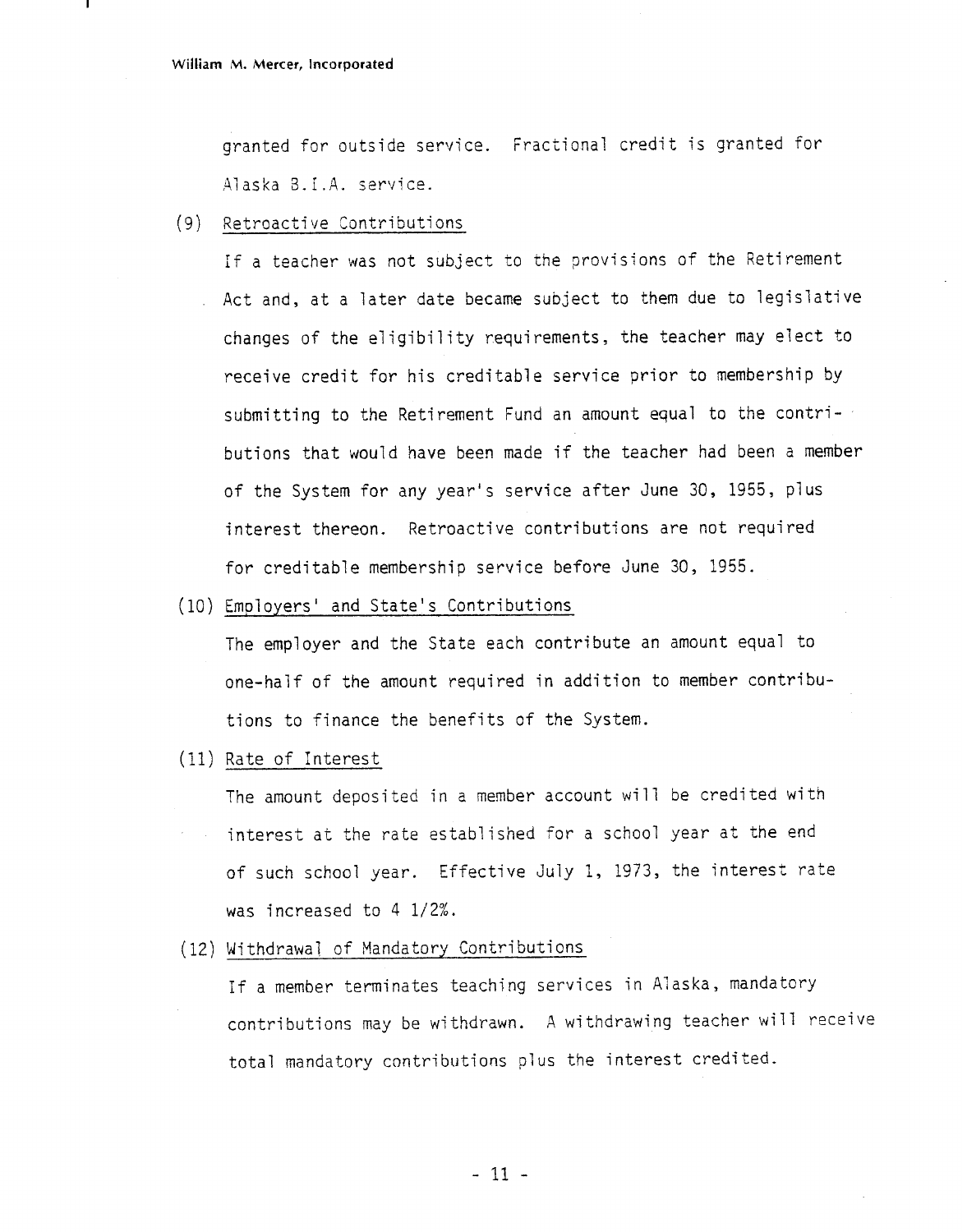(13) Reinstatement of Contributions

If Mandatory Contributions are withdrawn and a member subsequently resumes teaching in Alaska, the member will be indebted to the Teachers' Retirement Fund in the amount of the previous contributions to the System including any interest paid. The reinstatement indebtedness bears compound interest at the rate prescribed by regulation to the date of repayment or the date of retirement, whichever occurs first.

- (14) Minimum Service Requirements
	- (1) 8 years of membership service, or
	- (2) 15 years of creditable service, the fast five of which have been membership service; (after July 1, 1975 a new member needs 8 years of membership service); or
	- (3) 25 years of creditable service, the last 5 of which are membership service; or
	- (4) 20 years of membership service.
- (15) Normal Retirement Eligibility

A teacher may retire and receive full benefits

- (1) Upon attaining age 55 and meeting the minimum service requirements ; or
- (2) At any age after 25 years of creditable service, the last 5 of which are membership service; or
- (3) At any age after 20 years of membership service.

A retired teacher who has been receiving a disability retirement salary shall be eligible for a service retirement salary upon or after attaining age 55.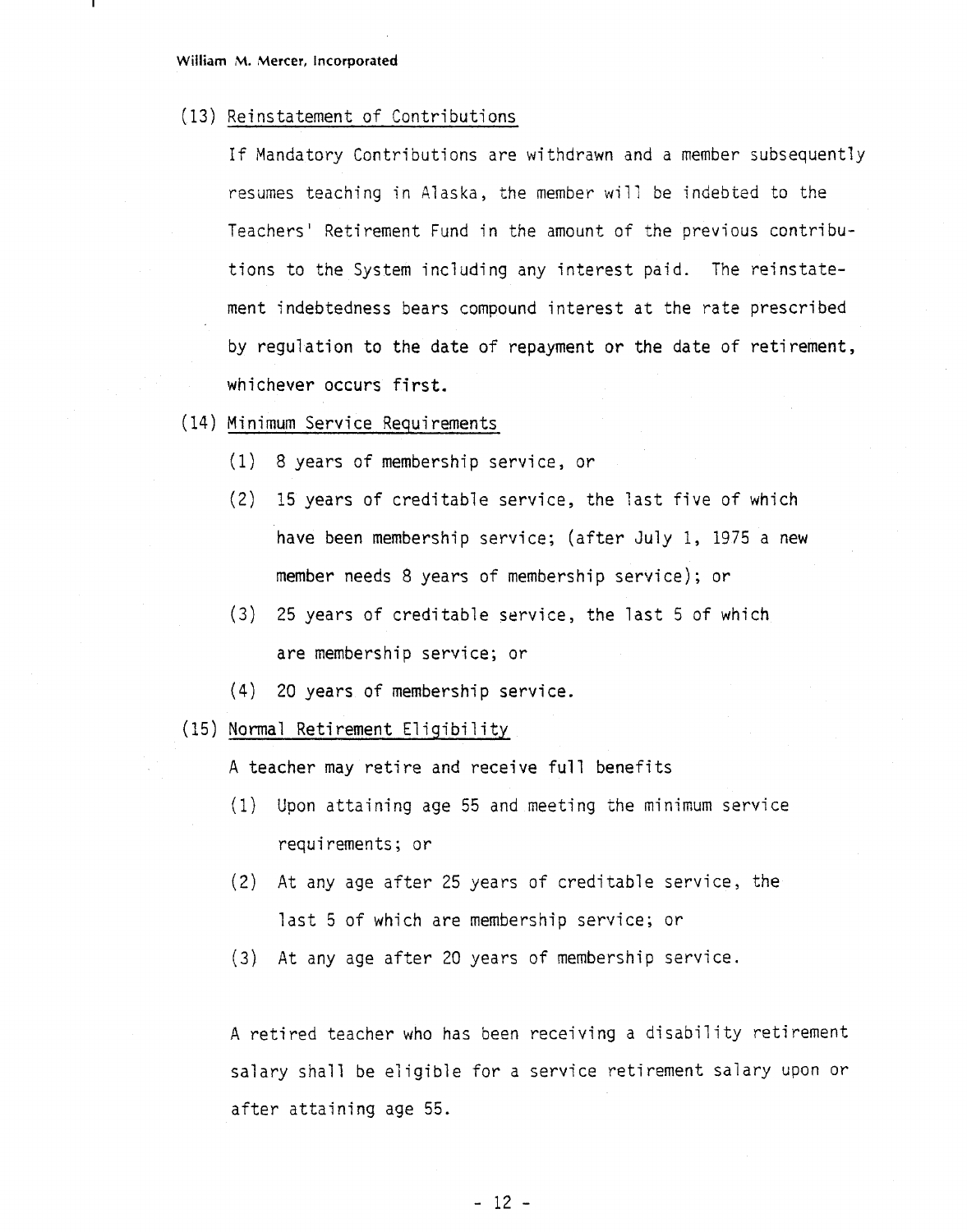(16) Computation of Average Base Salary

A teacher's average base salary is determined by averaging the teacher's highest base salary which he received for any three out of the last 10 years of membership service.

(17) Normal Retirement Benefit

The normal retirement benefit is **2%** of the teacher's Average Base Salary multiplied by the total number of years of creditable service.

(18) Early Reti rement Benefit

A teacher is eligible for early retirement benefits if he has completed the minimum service requi rements and has attained the age of 50. If the teacher does not apply for retirement benefits to start prior to his 55th birthday, he is eligible to receive the normal retirement benefit. If the retiring teacher elects to have payments of the benefit begin prior to his 55th birthday, the annual annuity is equal to his normal retirement benefit based on his average base salary and creditable service to his retirement date, reduced by one-half of 1% per month for each month by which his age at retirement is less than 55 years.

(19) Deferred Vested Benefit

A teacher is eligible for a deferred vested benefit if he (1) terminates his membership after completing eight years of membership service, and (2) he does not withdraw his retirement contributions. Payment of this benefit is deferred until the first of the month following the teacher's 55th birthday or the first of the month in which the application for benefit is filed, whichever is later.

 $-13 -$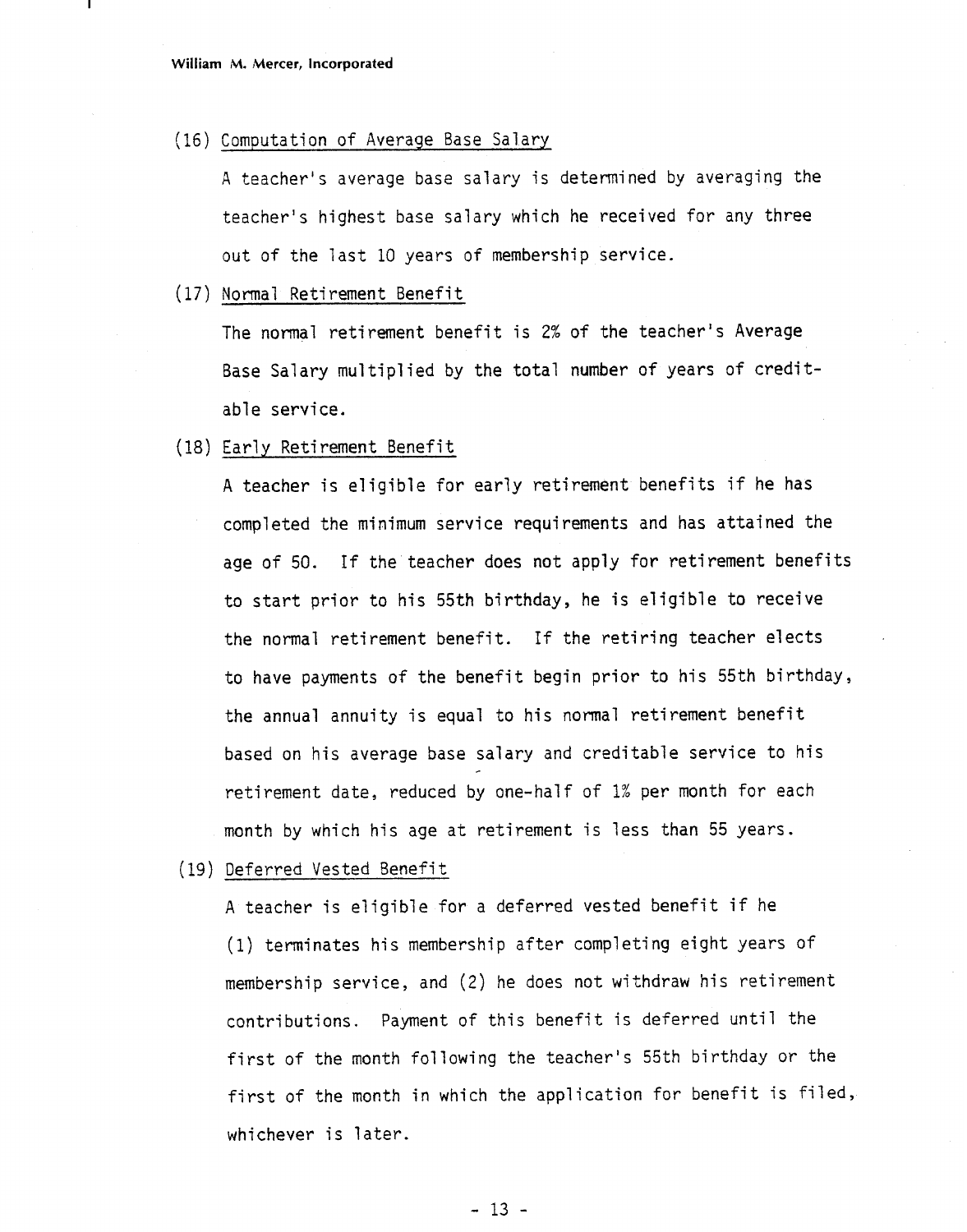#### (20) Indebtedness Owing At Retirement

If on the date of making application for retirement, a teacher has not paid the full amount of his indebtedness including interest to the Retirement Fund, one of the following options may be chosen:

Option 1: The retirement benefit can be withheld until the amount withheld is equal to the outstanding indebtedness. Option 2: **A** reduced annuity, completed by deducting 10% of the outstanding indebtedness at the time of retirement from the annual retirement benefit, can be paid to the teacher.

### (21) Re-employment of a Retired Teacher

If a retired teacher is re-employed as a full-time teacher, his retirement salary will be suspended during the period of employment.

Retirement Contributions are made at the option of such teacher and an additional retirement benefit may be accrued.

(22) Disability Retirement Benefits

A disability retirement annuity may be paid if a teacher has become permanently disabled and has at least five years of membership service.

The benefit will be equal to 50% of the disabled teacher's base salary immediately prior to becoming disabled. This benefit will be increased by 10% of the teacher's base salary for each minor child up to a maximum of four minor children until the child ceases to be a minor.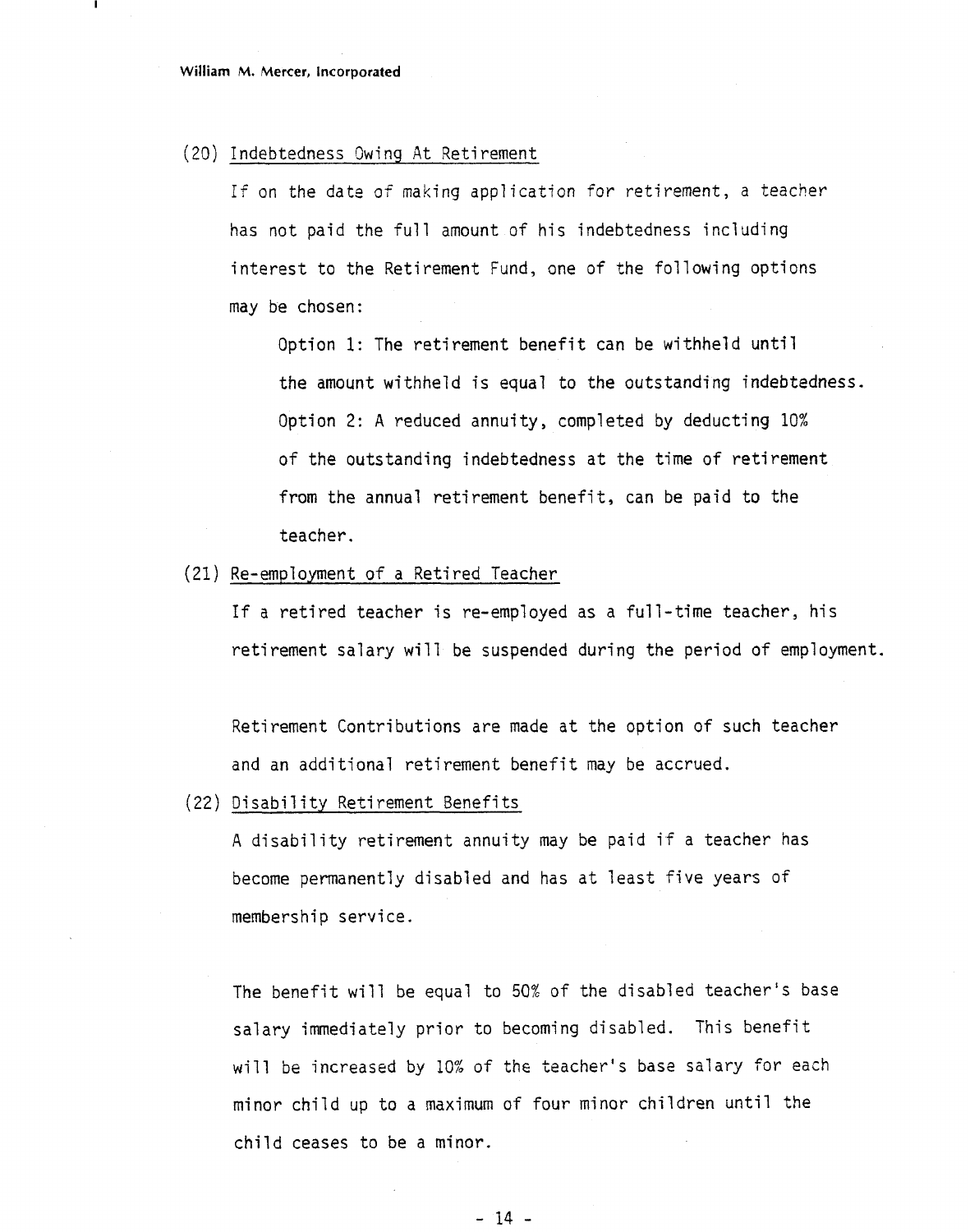When the disabled teacher attains age 55, the disability salary will automatically terminate. A normal retirement salary will be computed as if the teacher had been in membership service during the period of disability, and a service retirement will be granted. The base salary used will be the same used in computing the disability benefit.

### **(23)** Cost-of-Li vi ng A1 I owance

**A** retired teacher whose permanent residence is in Alaska subsequent to retirement and/or whose absence is of a temporary nature, not to exceed 60 days, for travel or vacation purposes is entitled to receive a cost-of-living allowance, not to exceed 10% of his retirement benefit in addition to his retirement benefit.

### (24) Post-Retirement Adjustment

This adjustment is promulgated by regulation and payable to a retired teacher when the administrator determines that the cost of living has increased and the financial condition of the fund permits payment of the adjustment. The amount of increase shall not exceed 4% compounded for each year on retirement.

(25) Exemption from Taxation and Process

Teachers' retirement benefits are exempt from Alaska state and municipal taxes, are not subject to execution, attachment, garnishment or other process, but must be reported to the Internal Revenue Service for federal tax purposes.

#### (26) Lump Sum Death Benefit

Upon death of a member who has made no supplemental contributions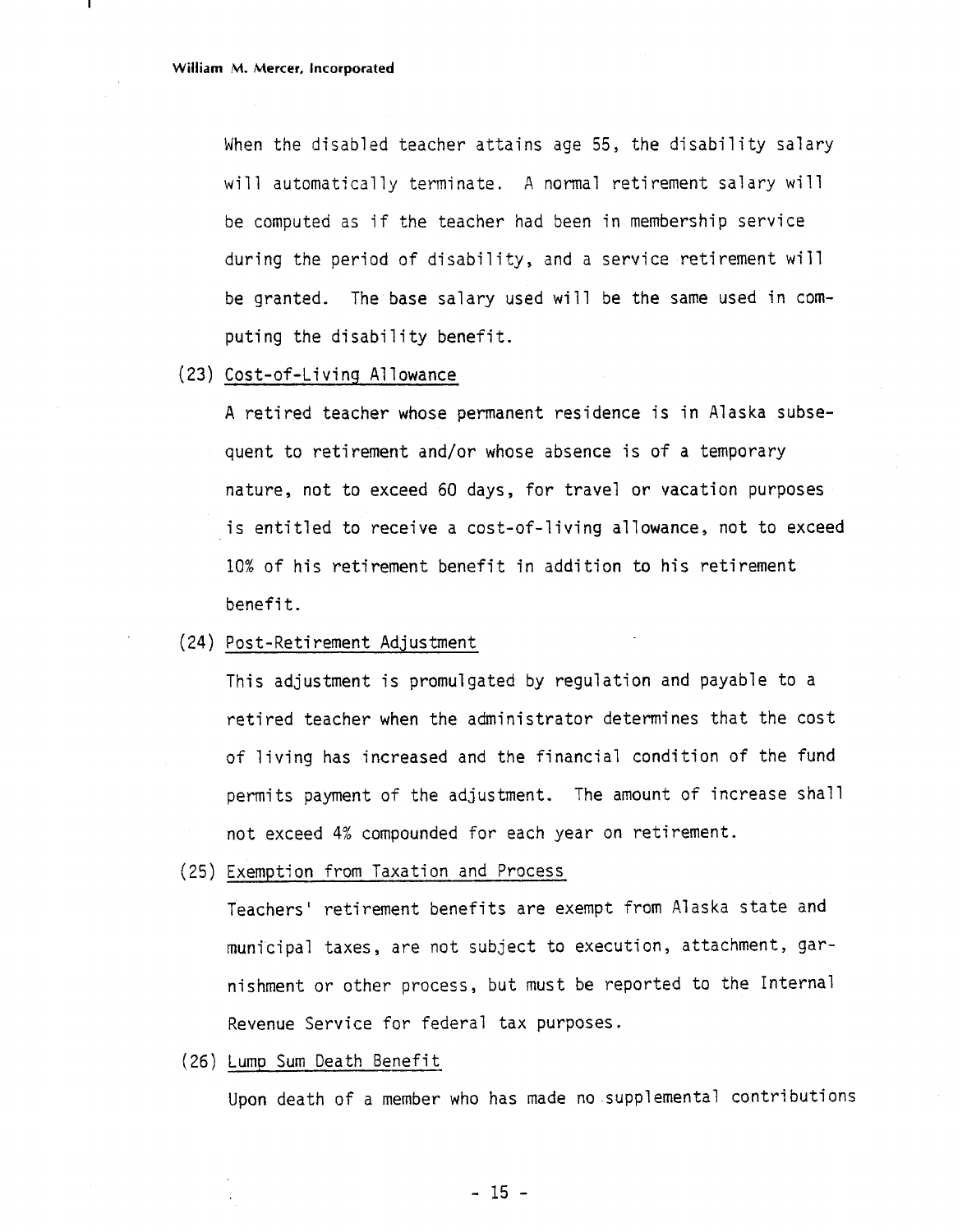or who made supplemental contributions for less than one year, a lump-sum benefit shall be paid to the designated beneficiary. The lump-sum benefit is the teacher's accumulated mandatory contributions with interest thereon. If the teacher is in active service at the time of death, an additional death benefit equal to \$1,000 plus \$100 for each year of completed service plus \$500 if the teacher is survived by one or more minor children is also payable. In no case shall the additional benefit exceed \$3,000.

If the teacher had received a retirement benefit prior to his death, payment shall be his accumulated contributions , plus interest, minus all benefits paid.

If a member failed to designate a beneficiary, or if no designated beneficiary survives the member, payment shall be made:

- (I) to his surviving spouse or if there is no surviving spouse,
- **(2)** to his surviving children in equal parts, or if there are none surviving,
- (3) to his surviving parents in equal parts, or, if there are none surviving,
- (4) to his estate.
- (27) Survivor's Allowance

If a teacher dies while in service or while receiving a service or disability retirement benefit, is survived by one or more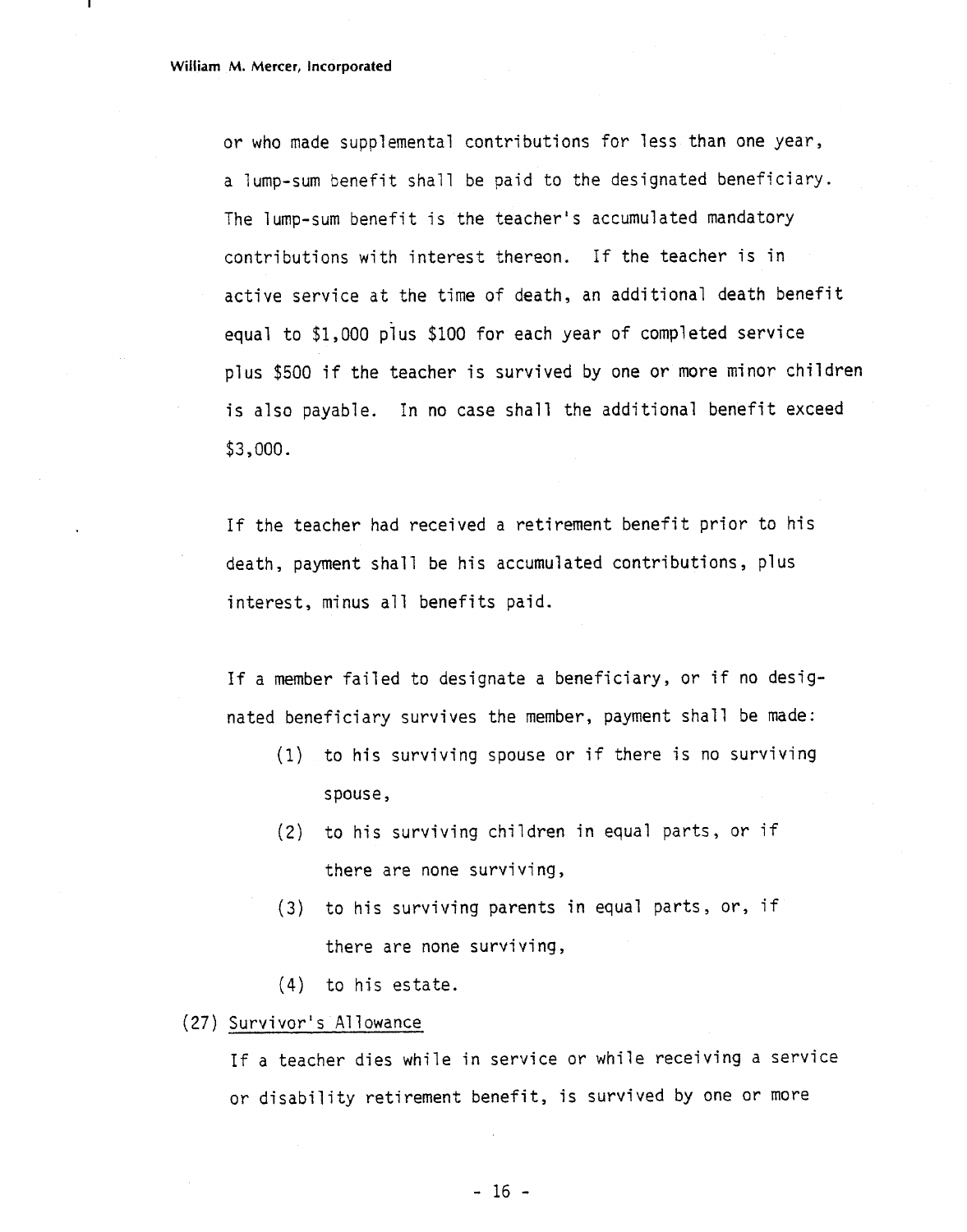minor children and has made supplemental contributions for at least one year before his death, his surviving spouse is entitled to the survivor's allowance. The amount of the benefit is 35% of the teacher's base salary imnediately prior to his death or becoming disabled for his spouse and 10% for each minor child up to a maximum of four.

### (28) Spouse's Pension

If a teacher has made supplemental contributions for at least one year and dies while in membership service, or while receiving a disability benefit, or if a teacher has made supplemental contributions for at least 5 years and dies while on retirement or in deferred retirement status, the surviving spouse is entitled to receive the spouse's pension. The amount of the benefit is 50% of the service retirement salary that the deceased teacher was receiving or would have received. The spouse's pension commences on the spouse's 55th birthday or date of total and permanent disability. The payment ceases when the spouse dies or remarries .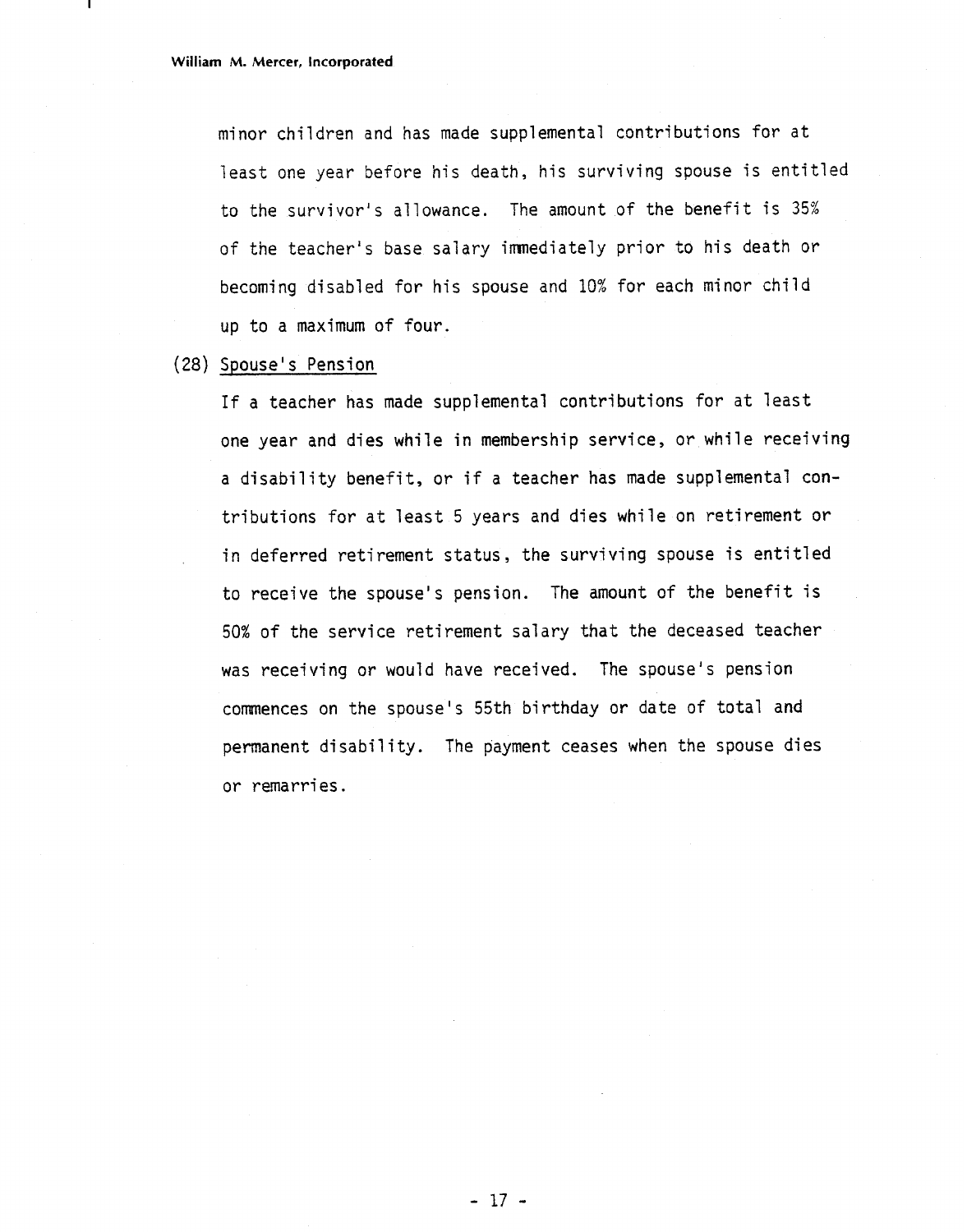$\mathbf{I}$ 

# 1.2 MISCELLANEOUS INFORMATION

# AS OF JUNE 30

### Acti ve Members

|     |                             | Active Members |          |          |
|-----|-----------------------------|----------------|----------|----------|
|     |                             | 1976           | 1977     | 1978     |
| (1) | Number of Active<br>Members | 6,209          | 7,024    | 7,255    |
| (2) | Average Age                 | 37.42          | 37.20    | 37.33    |
| (3) | Average Service<br>to Date  | 8.95           | 8.70     | 8.84     |
| (4) | Average Annual<br>Salary    | \$21,267       | \$22,887 | \$25,193 |

# Retirees and Beneficiaries

| (1) | Number of Retirees<br>and Beneficiaries | 793   | 891   | 1,072     |
|-----|-----------------------------------------|-------|-------|-----------|
| (2) | Average Age                             | 63.55 | 63.39 | 62.71     |
| (3) | Average Monthly<br>Base Benefit         | \$720 | \$749 | \$787     |
| (4) | Average Monthly<br>C.O.L.A. Benefit     | \$ 40 | \$ 42 | \$<br>-46 |
| (5) | Average Monthly<br>P.R.P.A. Benefit     | \$ 20 | \$70  | \$141     |
| (6) | Average Monthly<br>Total Benefit        | \$780 | \$861 | \$974     |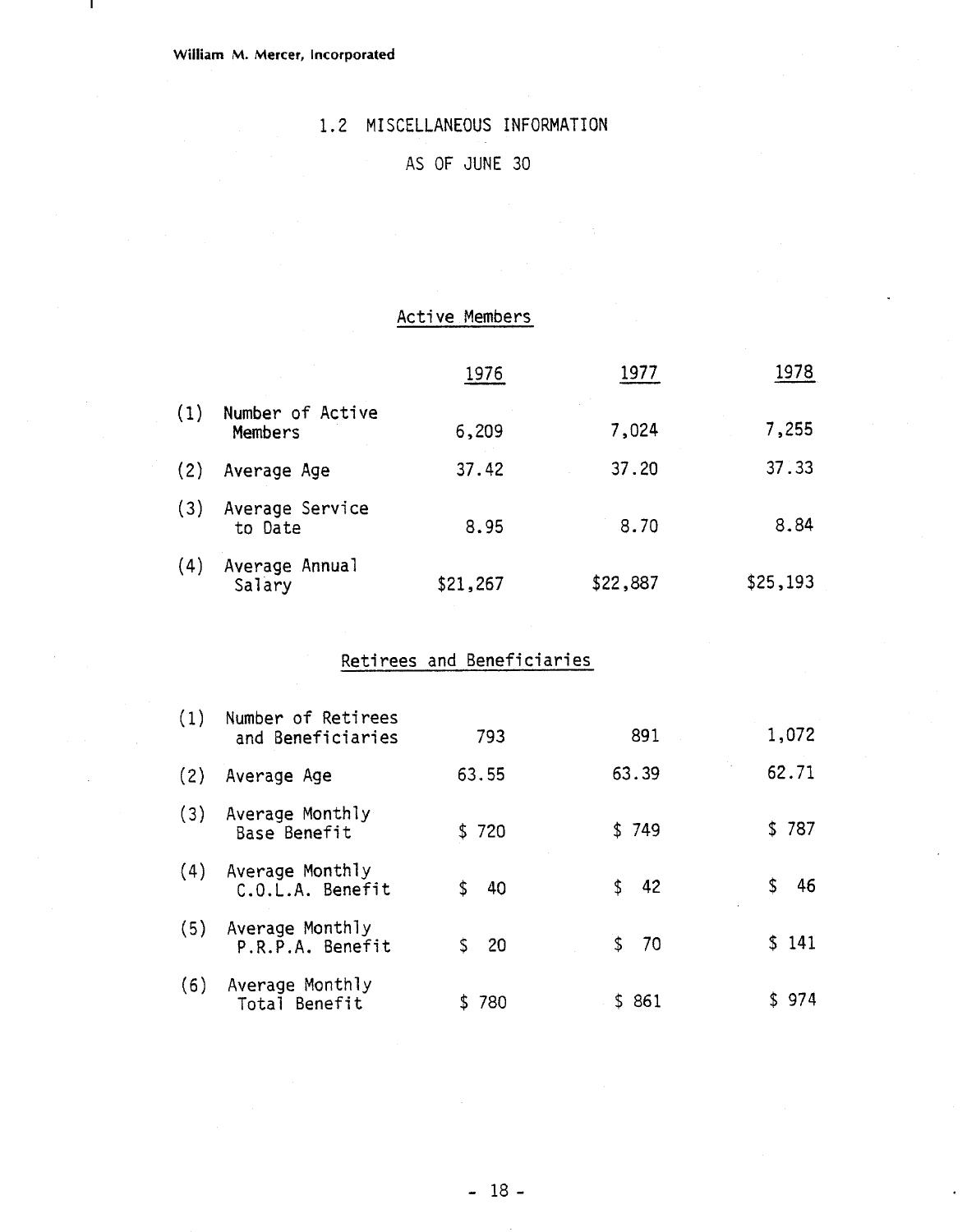| NUMBER<br>ANNIAI.<br>ı                                                                         | AVERAGE<br>TOTAL<br><b>FARNINGS BY</b>                     | NUMBER<br>ANNIAI.                              | SERV<br>THTAL<br>HY<br>EARNINGS                                                                              | AVERAGE<br>ı<br>٠<br>151             |
|------------------------------------------------------------------------------------------------|------------------------------------------------------------|------------------------------------------------|--------------------------------------------------------------------------------------------------------------|--------------------------------------|
| ANNUAL<br><b>EARNINGS</b><br>PEOPLE<br>$\ddot{=}$<br>GROUP<br>AGP                              | <b>SERVICE</b><br>GRUUP<br>ANNNIAL<br>EARNINGS             | PEOPLE<br>$\ddot{a}$                           | ANIIAL<br>EARNINGS                                                                                           | RNINGS<br>ANNUAL<br>4<br>ننا         |
| 0<br>ా<br>$1 - 1$                                                                              | 0                                                          | ∼<br>~                                         |                                                                                                              |                                      |
| ٠<br>٠<br>191049<br>$\overline{\phantom{a}}$<br>≂                                              | œ<br>4                                                     | ∽<br>$\overline{\phantom{a}}$<br>$\sim$ $\sim$ | 5929462<br>3529380                                                                                           |                                      |
| ٠<br>377290<br>$\overline{\phantom{0}}$<br>$\rightarrow$<br>616<br>-<br>$20 - 24$<br>$25 - 29$ | ₹<br>$\Omega$<br>$\frac{161}{294}$                         | ٩<br>╺<br>◆                                    | ۰<br>$\frac{6}{5}$<br>မာ<br>893                                                                              |                                      |
| 515048<br>$\overline{ }$<br>$\overline{\phantom{a}}$<br>601<br>÷<br>$30 - 34$                  | $\tilde{\mathbf{z}}$                                       | $\rightarrow$<br>49                            | ᡐ<br>$\overline{\phantom{a}}$<br>523<br>05                                                                   |                                      |
| 37269696.<br>405<br>$35 - 39$                                                                  | 26<br>26526<br>28192                                       | 6 <sub>9</sub><br>▼                            | $\overline{\phantom{a}}$<br>$\overline{27}$<br>0293                                                          |                                      |
| 7233922<br>$\sim$<br>966<br>$40 - 44$                                                          | ł.<br>$\bullet$                                            | $\sim$<br>$\frac{9}{9}$<br>$\sim$ $-$          | 49240076                                                                                                     |                                      |
| 19824766.<br>13595636.<br>664<br>$66 - 49$                                                     | ా<br>$\pmb{\ast}$<br>းက ထ<br>29857                         | $\bullet$                                      | $\frac{1}{4}$<br>$\rightarrow$<br>46202                                                                      |                                      |
| 439<br>$64 - 04$                                                                               | $\pmb{\cdot}$<br>30970                                     | ഹ<br>52                                        | 689048<br>42                                                                                                 |                                      |
| ٠<br>1364593<br>1502683<br>7364<br>244<br>$55 - 59$                                            | $\frac{1}{2}$<br>$\overline{\phantom{0}}$<br>∽<br>3018     | 8.55                                           | 183014<br>25                                                                                                 | ÷<br>$\overline{0}$<br>$\rightarrow$ |
| $\mathbf{a}$<br>$b(1 - b)$ 4                                                                   | $20 - 24$<br>m<br>2944                                     | $\ddot{ }$<br>◅                                | 2876261                                                                                                      | 1329<br>$\rightarrow$                |
| 529470<br>$\frac{a}{1}$<br>$65 - 69$                                                           | $\sim$<br>$25 -$<br>29415                                  | ┍<br>ෑ<br>⊃                                    | 4<br>80167<br>₹                                                                                              | 2664                                 |
| 118081<br>ъc.<br>$10 - 14$                                                                     | $\rightarrow$<br>$30*$<br>3616<br>$\sim$                   | 0<br>$\rightarrow$<br>╺                        | $\bullet$<br>1881<br>ూ                                                                                       | 0628                                 |
| 4000<br>ιc.<br>$\sim$ 0<br>$7 - 79$                                                            | m<br>$35 -$<br>000<br>$\sim$                               | ᡋ                                              | 28606                                                                                                        | 2151                                 |
| ٠<br>٥<br>$\frac{1}{2}$                                                                        | $40+$                                                      |                                                | 388<br>Þ<br>$\infty$                                                                                         | 69<br>÷                              |
| $\bullet$<br>$\frac{1}{4}$<br>1827762<br>ъ.<br>S<br>$\sim$<br>$\overline{ }$<br>THTAL          | LATU'<br><b>J</b><br>ïΩ,<br>$\sim$                         | m<br>ı.<br>$\sim$<br>┍                         | æ<br>$\infty$<br>$\sim$<br>۰<br>$\overline{\phantom{0}}$<br>$\overline{\phantom{0}}$<br>$\mathbf{\sim}$<br>œ | ా<br>$\ddot{ }$<br>$\Omega$          |
|                                                                                                | AGE<br>ΒY<br>GRUUPS<br>SERVICE                             | GROUPS                                         |                                                                                                              |                                      |
| $\ddot{}$<br>U.                                                                                | $\propto$<br>$\ddot{\circ}$<br>لغا<br>$\ddot{\phantom{0}}$ | $\mathbf{a}$<br>$\equiv$<br>≎                  |                                                                                                              |                                      |
| $10 -$<br>σ<br>$\pmb{\ast}$<br><b>ي</b><br>ᢦ<br>$\frac{1}{2}$                                  | $\frac{5}{2}$<br>8<br>$\overline{2}$<br>σ<br>ທ             | $\bullet$<br>$\frac{1}{2}$                     | $\mathbf{5}$                                                                                                 | $\frac{1}{2}$                        |
| ≎<br>≎                                                                                         |                                                            |                                                |                                                                                                              |                                      |
| 0                                                                                              |                                                            |                                                |                                                                                                              |                                      |
| ∽<br>ia<br>M<br>يسير                                                                           | 0                                                          |                                                |                                                                                                              |                                      |
| 328<br>826<br>$\frac{262}{262}$                                                                |                                                            |                                                | ⊂                                                                                                            |                                      |
| 601<br>187<br>228                                                                              | $\frac{a}{\alpha}$                                         |                                                | ∘                                                                                                            |                                      |
| <b>878</b><br>155<br>107                                                                       | ع<br>$\bar{\sigma}$<br>$\mathfrak{z}_0$                    | ⊂                                              | O                                                                                                            |                                      |
| 163<br>$\mathbf{g}$<br>$\overline{6}$                                                          | $\frac{6}{6}$<br>$55$                                      | ≎                                              | っ                                                                                                            |                                      |
| $\frac{0}{2}$<br>$\frac{9}{4}$<br>$\frac{1}{2}$                                                | c<br>ক<br>$\frac{6}{2}$                                    | ా                                              |                                                                                                              |                                      |
| 49<br>$\overline{2}$<br>$\sim$                                                                 | σ<br>$\sim$<br>ഗ                                           | w.                                             |                                                                                                              |                                      |
| $\sim$ $\sim$<br>بنير<br>١C                                                                    | $\overline{ }$                                             |                                                |                                                                                                              |                                      |
| $\circ$                                                                                        | $\sim$                                                     |                                                |                                                                                                              |                                      |
| ⊂<br>0                                                                                         |                                                            |                                                |                                                                                                              |                                      |
| 0                                                                                              |                                                            |                                                |                                                                                                              |                                      |
| ≎                                                                                              |                                                            |                                                |                                                                                                              |                                      |
| 1525<br>1889<br>2392                                                                           | ഗ<br>S,<br>$\infty$                                        |                                                |                                                                                                              |                                      |

# **1.3 ANNUAL EARNINGS BY AGE AND SERVICE**

J.

**Change of the State of the State of the State of the State of the State of the State of the State of the State of the State of the State of the State of the State of the State of the State of the State of the State of the** 

 $\frac{1}{2}$ 

ainin ur numinn

 $-19 -$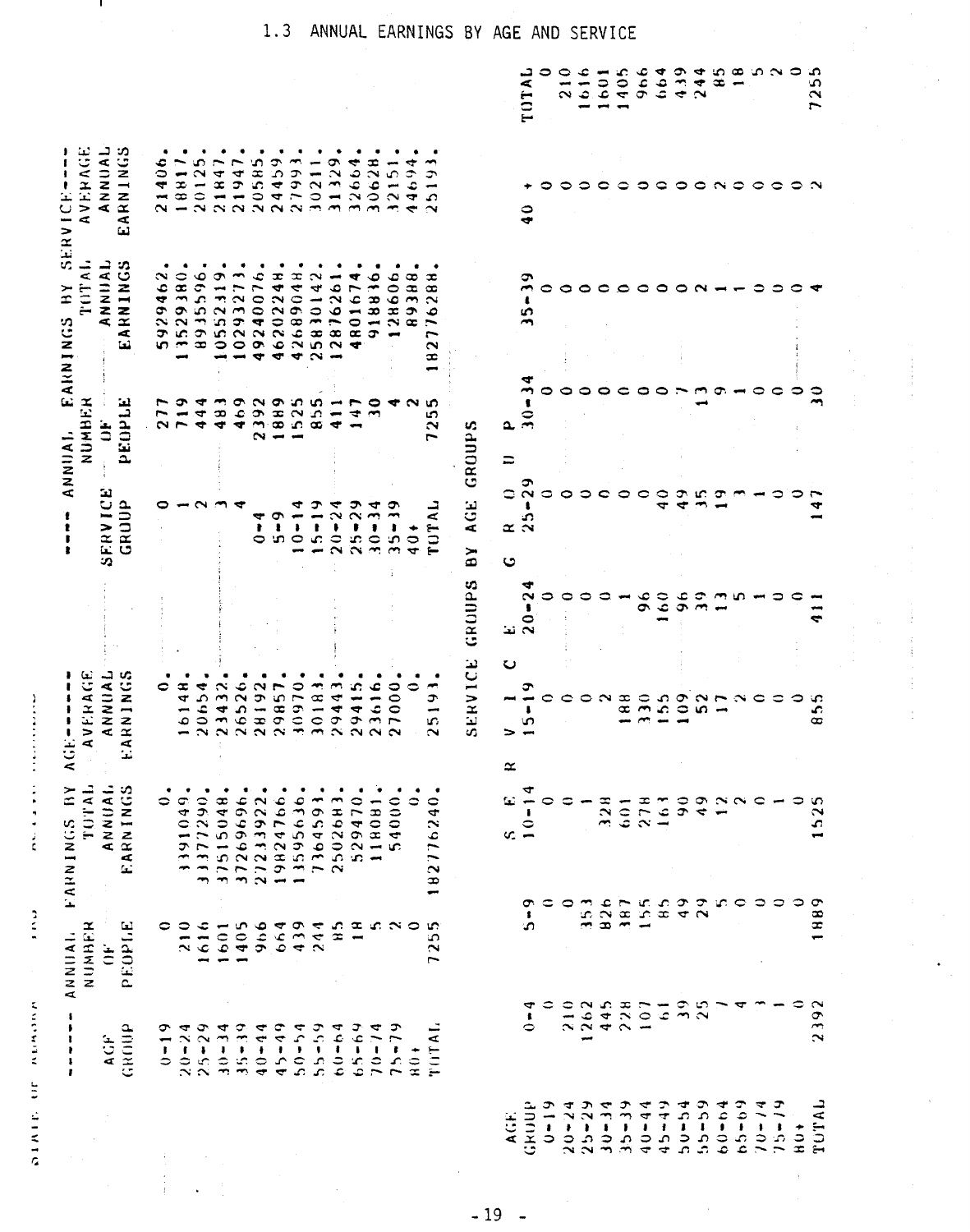### 1.4 ACTUARIAL METHOD AND ASSUMPTIONS

#### Valuation of Liabilities

- A. Actuarial Method Attained Age Normal, also known as Aggregate Method with Supplemental Liability. The unfunded accrued benefit liability is amortized over 40 years.
- B. Actuarial Assumptions
	- 1. Interest
	- 2. Salary Scale
	- 3. Mortality
	- 4. Turnover
	- 5. Disability

- 6. Retirement Age
- Contribution Refunds

8. C.O.L.A.

9. Sick Leave

10. Expenses

6% per year, compounded annually, net of investment expenses.

6% per year until age **39** and 5% per year for ages 40 and up.

1971 Group Annuity Mortality Table.

Based upon the 1976-77 actual total turnover experience. (See Table 1).

Incidence rates in accordance with Table 2. Post-disability mortality in accordance with rates published by the Pension Benefit Guaranty Corporation to reflect mortality of those receiving disability benefits under Social Security.

The average of age  $60$  and the earliest age for which unreduced retirement benefits will be available.

85% of those terminating before age 50 with 8 to 12 years of service will leave their contributions and thereby retain their deferred vested benefit. All others who terminate after becoming vested are assumed to keep their contributions in the System.

49% of those receiving retirement benefits will be eligible for C.O.L.A.

4.7 days of sick leave will be available for each year of service.

No loading for expenses.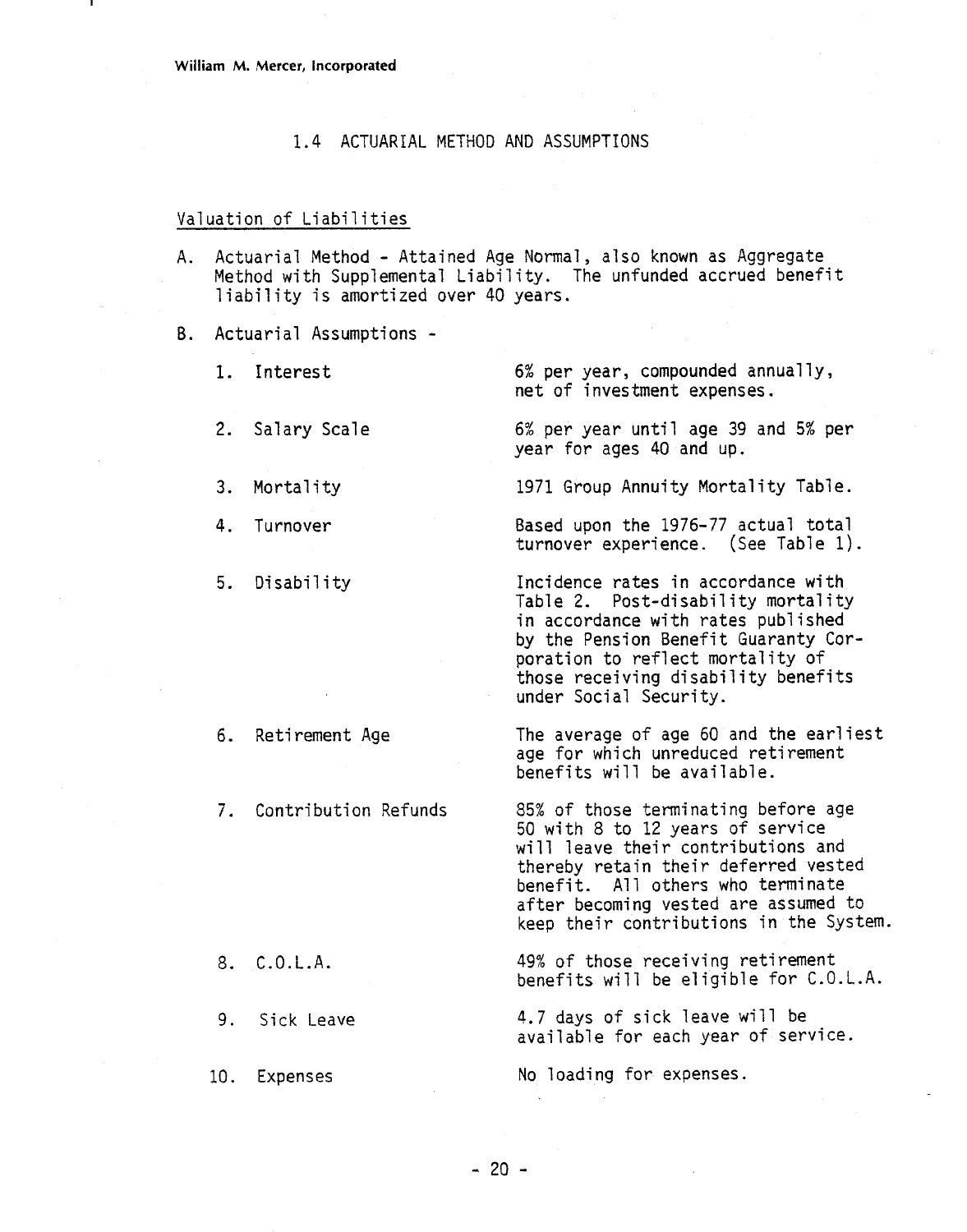# Valuation of Assets

J.

Based upon the three-year average ratio between market and book values of the System's assets.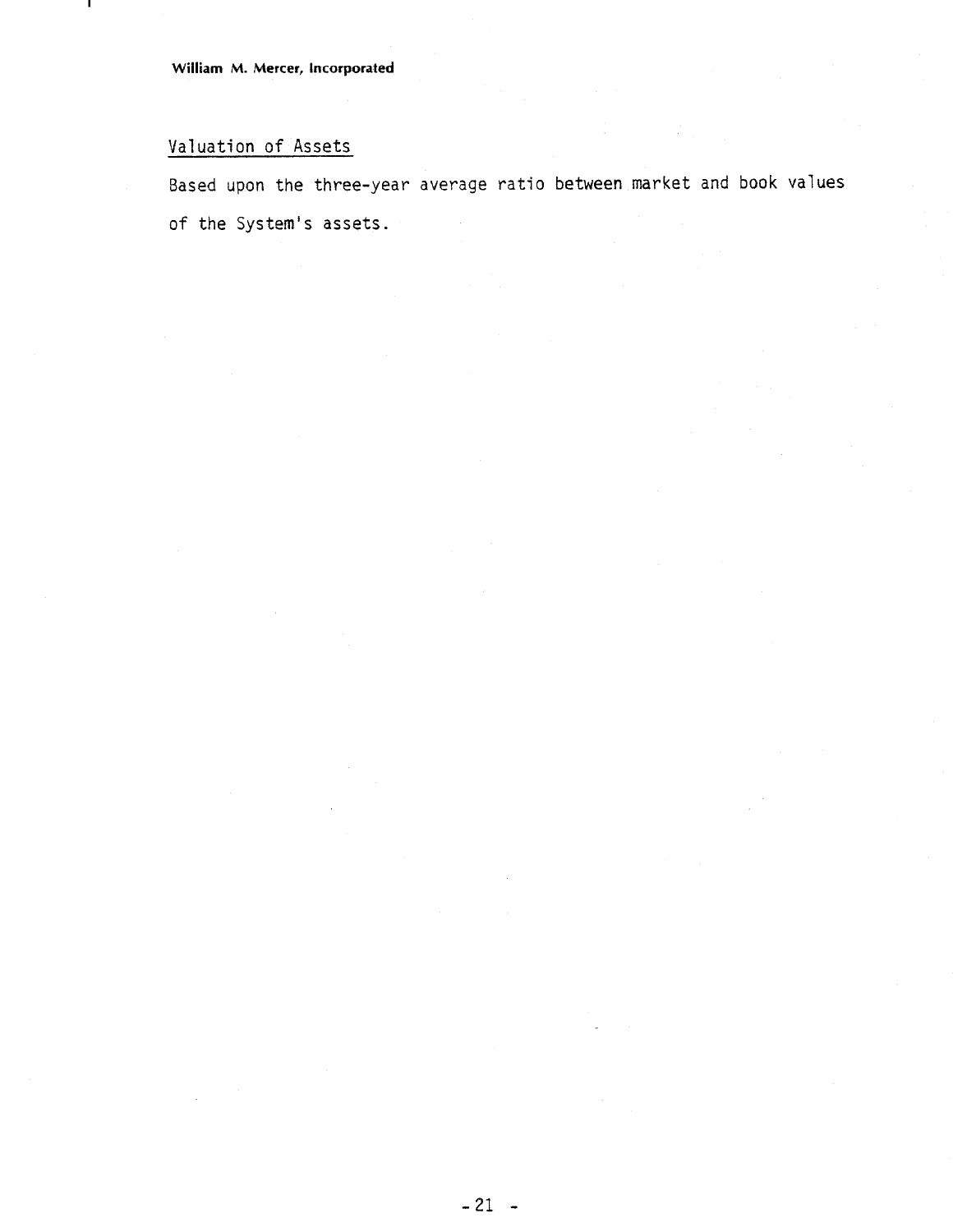л.

# TABLE 1

### TEACHERS' RETIREMENT SYSTEM

# STATE OF ALASKA

### EMPLOYEE TURNOVER RATES

|    | <u>Age</u> | Male  | Female |
|----|------------|-------|--------|
|    | 20         | .0600 | .0600  |
|    | 21         | .0582 | .0607  |
|    | 22         | .0563 | .0614  |
|    | 23         | .0537 | .0623  |
|    | 24         | .0511 | .0669  |
|    | 25         | .0485 | .0715  |
|    | 26         | .0456 | .0761  |
|    | 27         | .0432 | .0809  |
|    | 28         | .0448 | .0888  |
|    | 29         | .0464 | .0967  |
|    | 30         | .0480 | .1046  |
|    | 31         | .0496 | .1125  |
|    | 32         | .0510 | .1204  |
|    | 33         | .0562 | .1200  |
|    | 34         | .0614 | .1195  |
|    | 35         | .0666 | .1190  |
|    | 36         | .0718 | .1195  |
|    | 37         | .0769 | .1181  |
|    | 38         | .0791 | .1109  |
|    | 39         | .0813 | .1037  |
|    | 40         | .0835 | .0965  |
|    | 41         | .0857 | .0893  |
|    | 42         | .0880 | .0823  |
|    | 43         | .0882 | .0800  |
|    | 44         | .0884 | .0777  |
|    | 45         | .0886 | .0754  |
|    | 46         | .0888 | .0731  |
|    | 47         | .0889 | .0714  |
|    | 48         | .0890 | .0707  |
|    | 49         | .0880 | .0700  |
| 50 | and up     | .0870 | .0700  |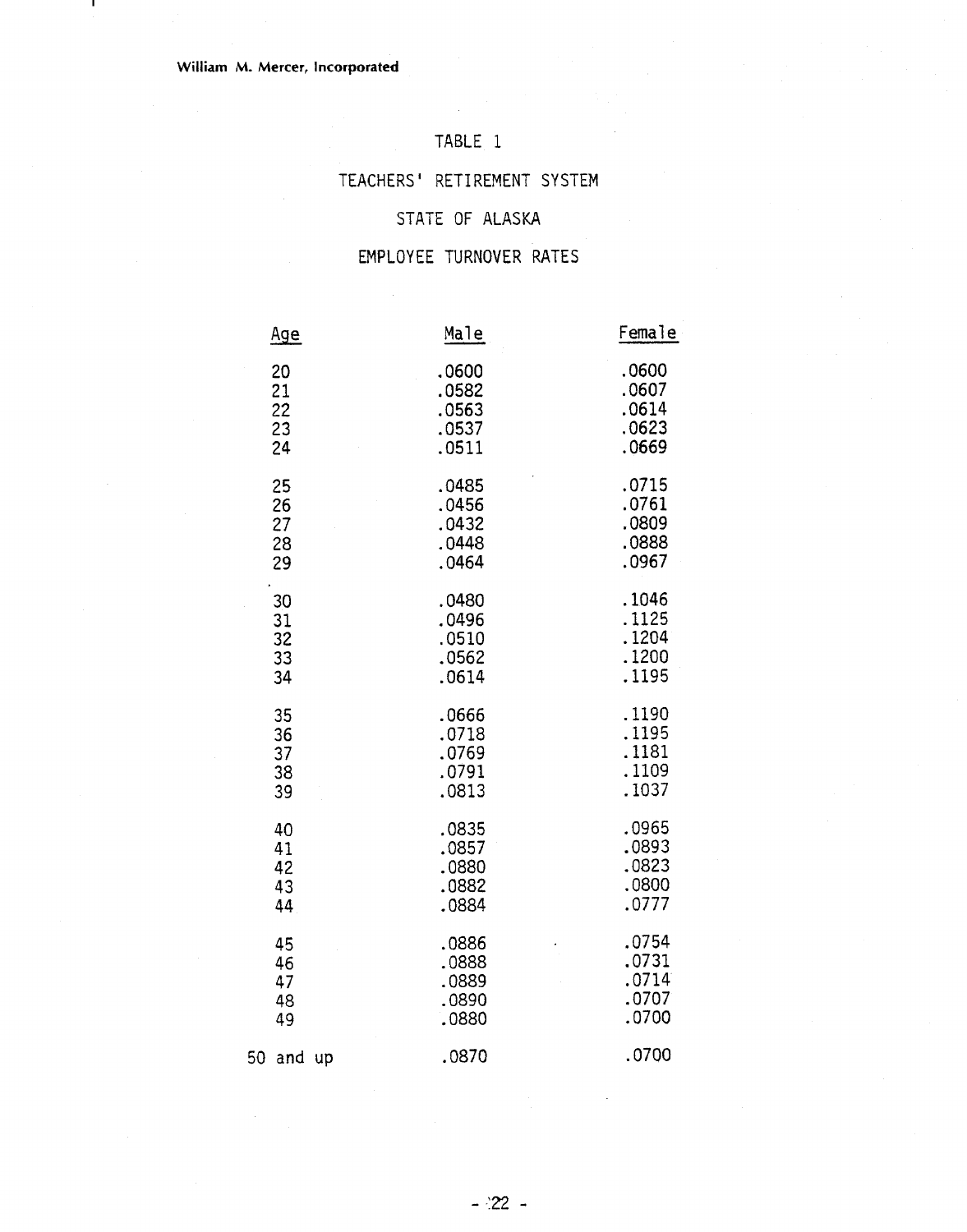л.

# TABLE 2

### TEACHERS' RETIREMENT SYSTEM

### STATE OF ALASKA

# DISABILITY RATES

### ANNUAL RATES PER 1,000 EMPLOYEES

|                            | ANNUAL RATES PER 1,000 EMPLOYEES     |            |       |
|----------------------------|--------------------------------------|------------|-------|
| <u>Age</u>                 | Rate                                 | <u>Age</u> | Rate  |
| 20                         | .70                                  | 45         | 1.62  |
| 21                         | .71                                  | 46         | 1.76  |
| 22                         | .72                                  | 47         | 1.91  |
| 23                         | .73                                  | 48         | 2.07  |
| 24                         | .74                                  | - 49       | 2.23  |
| 25                         | .75                                  | 50         | 2.40  |
| 26                         | .76                                  | 51         | 2.60  |
| 27                         | .78                                  | 52         | 2.86  |
| 28                         | .80                                  | 53         | 3.18  |
| 29                         | .82                                  | 54         | 3.56  |
| 30                         | .84                                  | 55         | 4.00  |
| 31                         | .86                                  | 56         | 4.59  |
| 32                         | .88                                  | 57         | 5.34  |
| 33                         | .90                                  | 58         | 6.10  |
| 34                         | .93                                  | 59         | 7.20  |
| 35                         | .96                                  | 60         | 8.43  |
| 36                         | .99                                  | 61         | 9.75  |
| 37                         | 1.03                                 | 62         | 11.30 |
| 38                         | 1.07                                 | 63         | 13.05 |
| 39                         | 1.11                                 | 64         | 14.90 |
| 40<br>41<br>42<br>43<br>44 | 1.15<br>1.20<br>1.27<br>1.36<br>1.48 |            |       |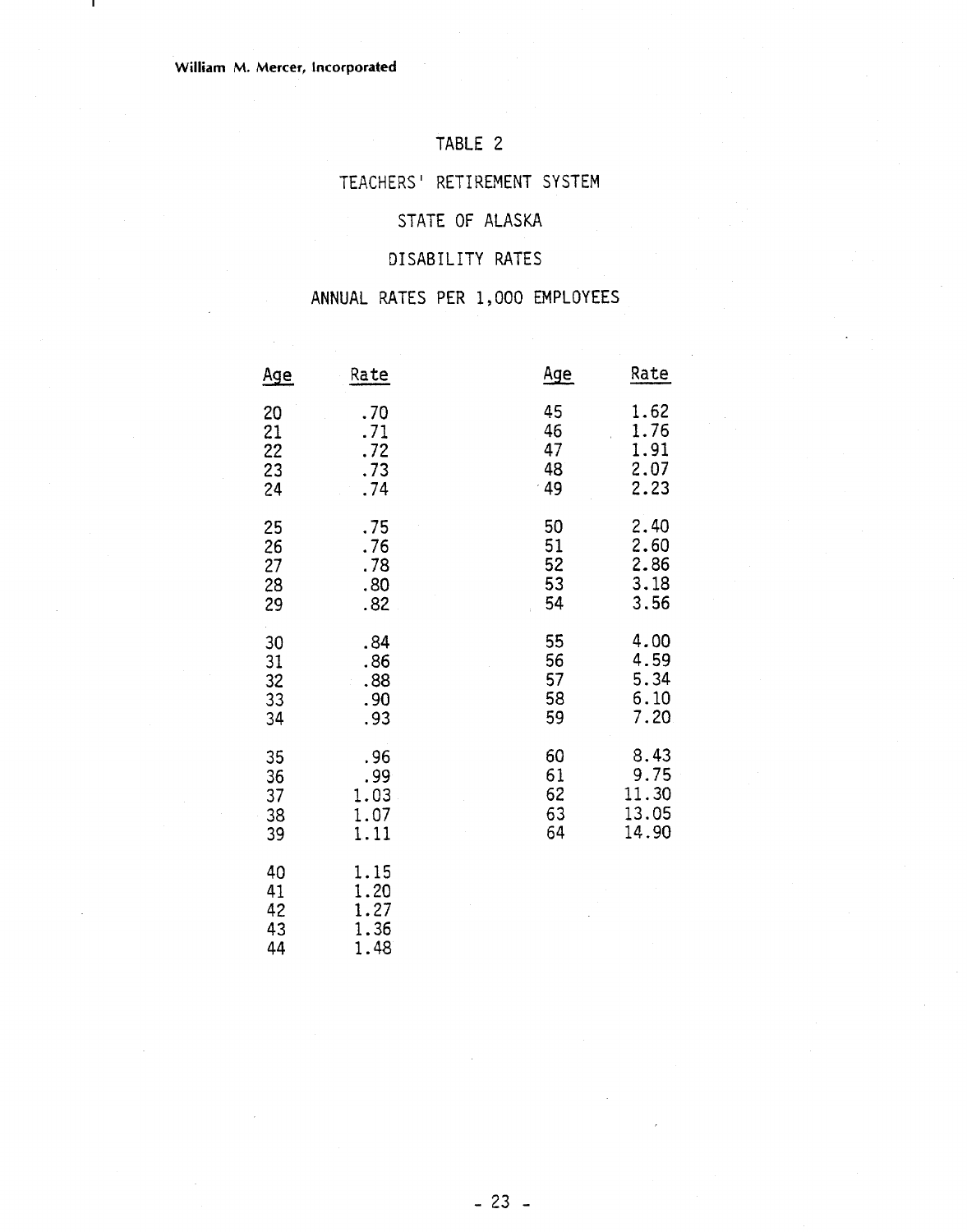ш

## **SECTION 2**

## **DETAILED** VALUATION **RESULTS**

This section presents in detail the results of the actuarial valuation that were outlined in the Summary.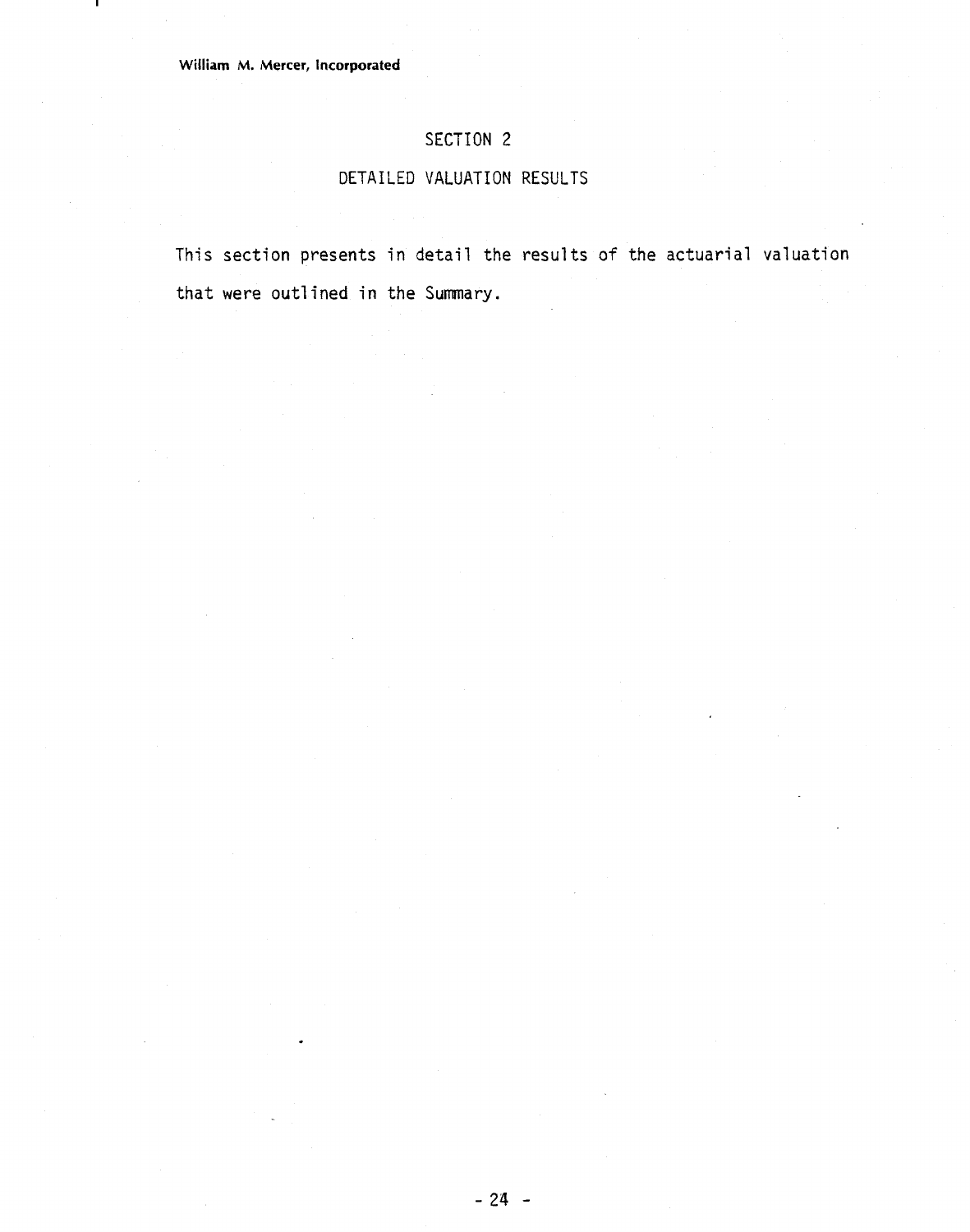**Wiiliarn M. Mercer, Incorporated** 

 $\blacksquare$ 

# 2.1 DISTRIBUTION OF ASSETS AS OF JUNE 30, 1978

|                                                                                   | Book Value               | Market Value             |
|-----------------------------------------------------------------------------------|--------------------------|--------------------------|
| Cash                                                                              | \$<br>289,140            | 289,140<br>\$            |
| Certificates of Deposit<br>and Other Short Term<br>Issues                         | 31,800,940               | 31,800,940               |
| Bonds, Notes, and<br>Debentures -<br>U.S. Government<br>Other                     | 59,555,471<br>23,648,905 | 55,734,867<br>22,436,438 |
| Common Stock                                                                      | 15,980,199               | 18,531,089               |
| Real Estate, Mortgages<br>and Small Business<br>Administration Loans<br>in Alaska |                          |                          |
| Total Assets                                                                      | \$215,370,551            | \$212,888,370            |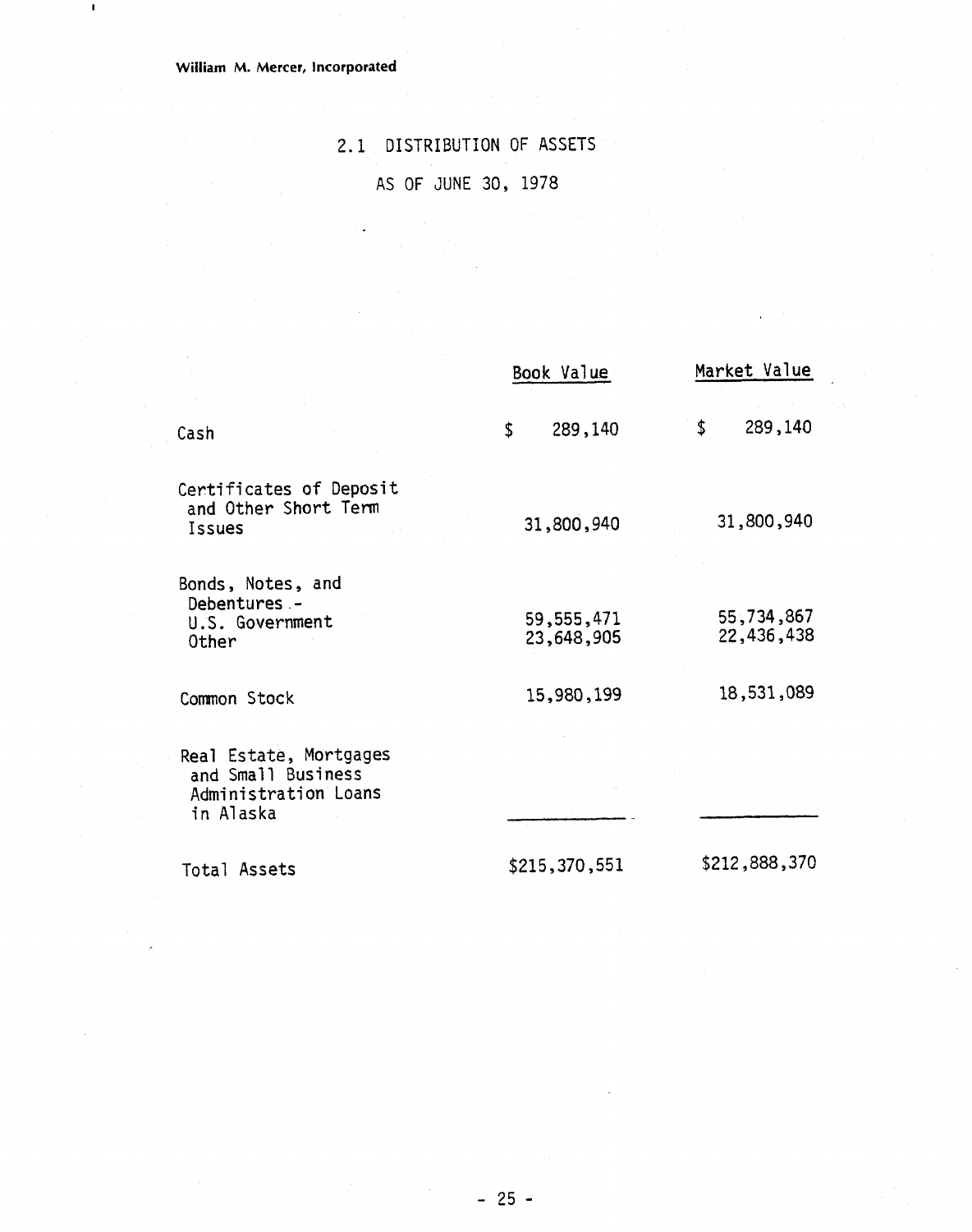$\mathbf{I}$ 

# **2.2** DEVELOPMENT **OF** VALUATION ASSETS

# AS OF **JUNE 30, 1978**

|     |                                                          | Market Value  | Book Value    | Ratio (M/B)   |
|-----|----------------------------------------------------------|---------------|---------------|---------------|
| (1) | June 30, 1978                                            | \$212,888,370 | \$215,370,551 | .9885         |
| (2) | June 30, 1977                                            | 184, 323, 044 | 177, 345, 469 | 1.0393        |
| (3) | June 30, 1976                                            | 141,205,993   | 137,623,382   | 1.0260        |
| (4) | Average Ratio                                            |               |               | 1.0179        |
| (5) | Book Value at<br>June 30, 1978                           |               |               | \$215,370,551 |
| (6) | Valuation Assets<br>at June 30, 1978<br>$(4) \times (5)$ |               |               | \$219,225,684 |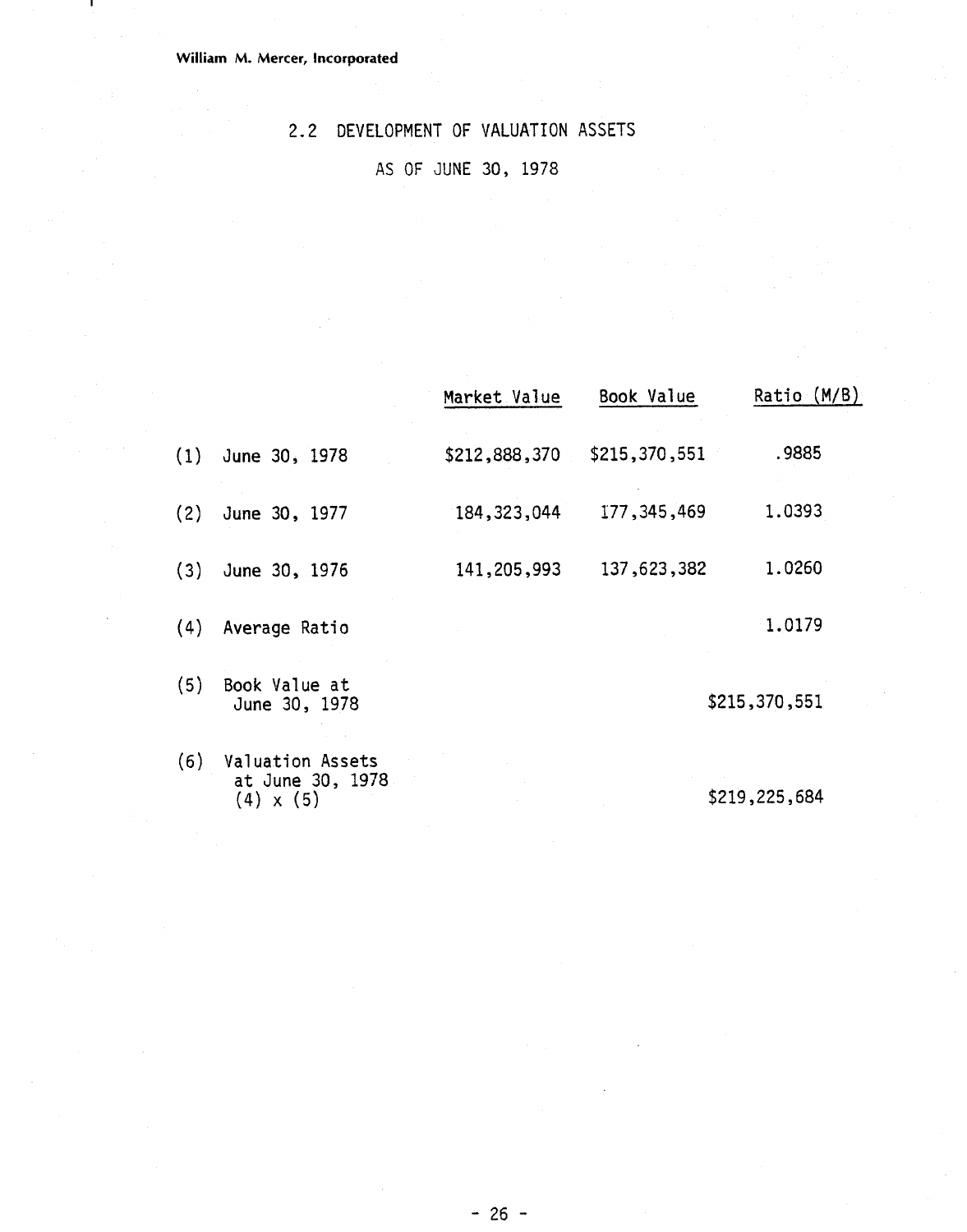### **William M. Mercer, incorporated**

л.

# 2.3 BREAKDOWN OF PRESENT VALUE

# OF BENEFITS

|                                                                   | Present Value of<br>Accrued Benefit | Present Value of<br>Fully Projected Benefit |
|-------------------------------------------------------------------|-------------------------------------|---------------------------------------------|
| Retirement Benefits                                               | \$111,377,925                       | \$271,919,534                               |
| Termination Benefits                                              | 63,326,574                          | 174,296,956                                 |
| Death Benefits                                                    | 2,478,515                           | 5,645,606                                   |
| Disability Benefits                                               | 6,748,512                           | 10,945,874                                  |
| Liability for Inactive<br><b>Members</b>                          | 11,605,327                          | 11,605,327                                  |
| Total Present Value<br>of Benefits for all<br>Non-Retired Members | \$195,536,853                       | \$474,413,297                               |
| Present Value of<br>Benefits for Retirees                         | \$132,122,968                       | \$132,122,968                               |
| Total Present<br>Value of Benefits                                | \$327,659,821                       | \$606,536,265                               |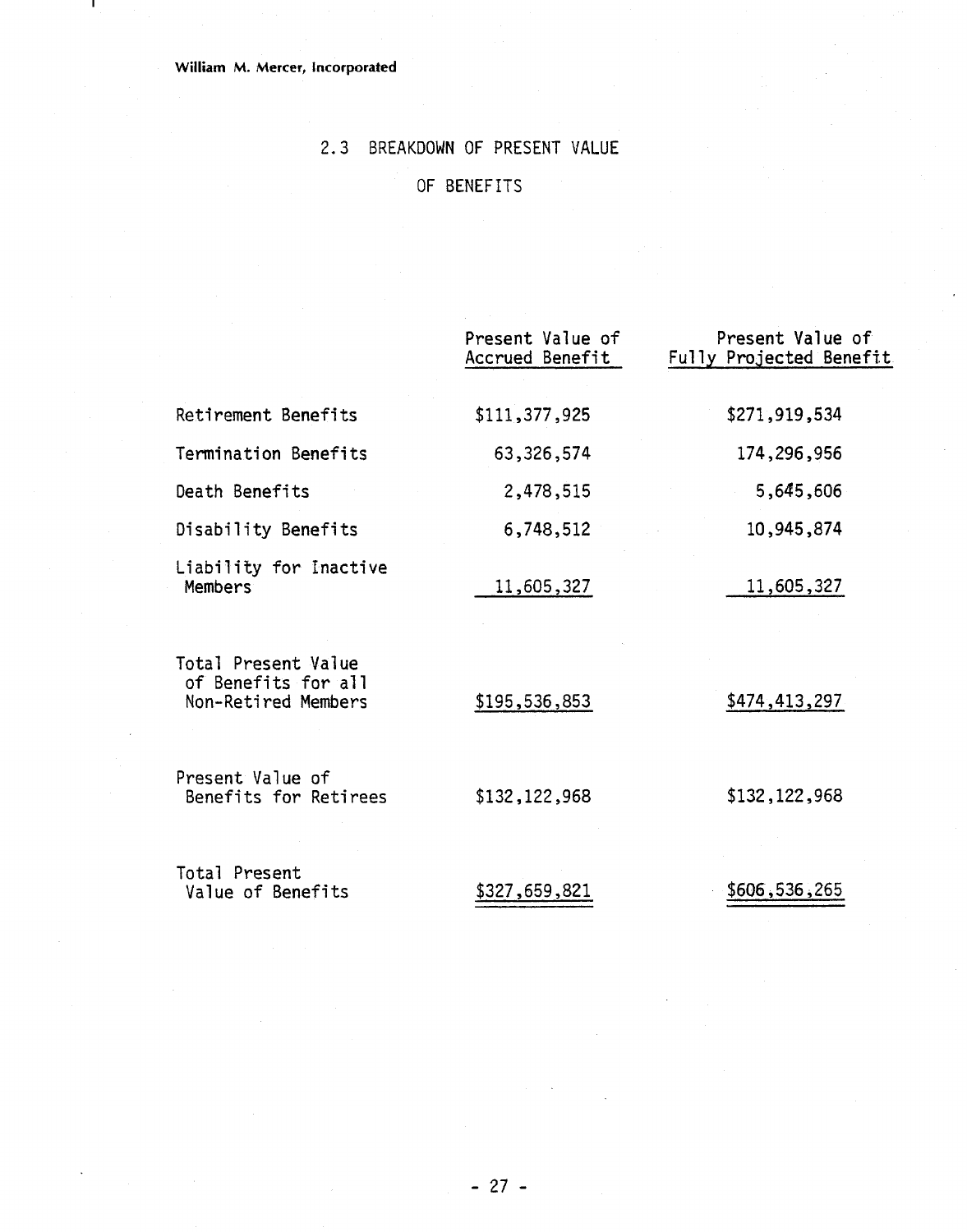$\mathbf{I}$ 

# 2.4 DEVELOPMENT OF NORMAL COST RATE

# FOR FISCAL YEAR 1979-80

| (1) | Present Value of Fully Projected<br>Benefits                                                    | \$606,536,265 |
|-----|-------------------------------------------------------------------------------------------------|---------------|
|     | (2) Present Value of Accrued Benefits                                                           | 327,659,821   |
| (3) | Present Value of Future Member<br>Contributions                                                 | 103,637,976   |
| (4) | Present Value of Future Supplemental<br>Contributions                                           | 4,282,504     |
|     | (5) Present Value of Arrearage Indebtedness                                                     | 12,577,430    |
| (6) | Present Value of Future Consolidated<br>Employer Contributions<br>$(1) - (2) - (3) - (4) - (5)$ | 158,378,534   |
|     | (7) Present Value of Future Salaries                                                            | 1,524,196,548 |
| (8) | Normal Cost Rate Before Medical<br>Insurance<br>(6) ÷ (7)                                       | 10.39%        |
| (9) | Rate for Retiree Medical Insurance                                                              | .40%          |
|     | (10) Total Normal Cost Rate                                                                     | 10.79%        |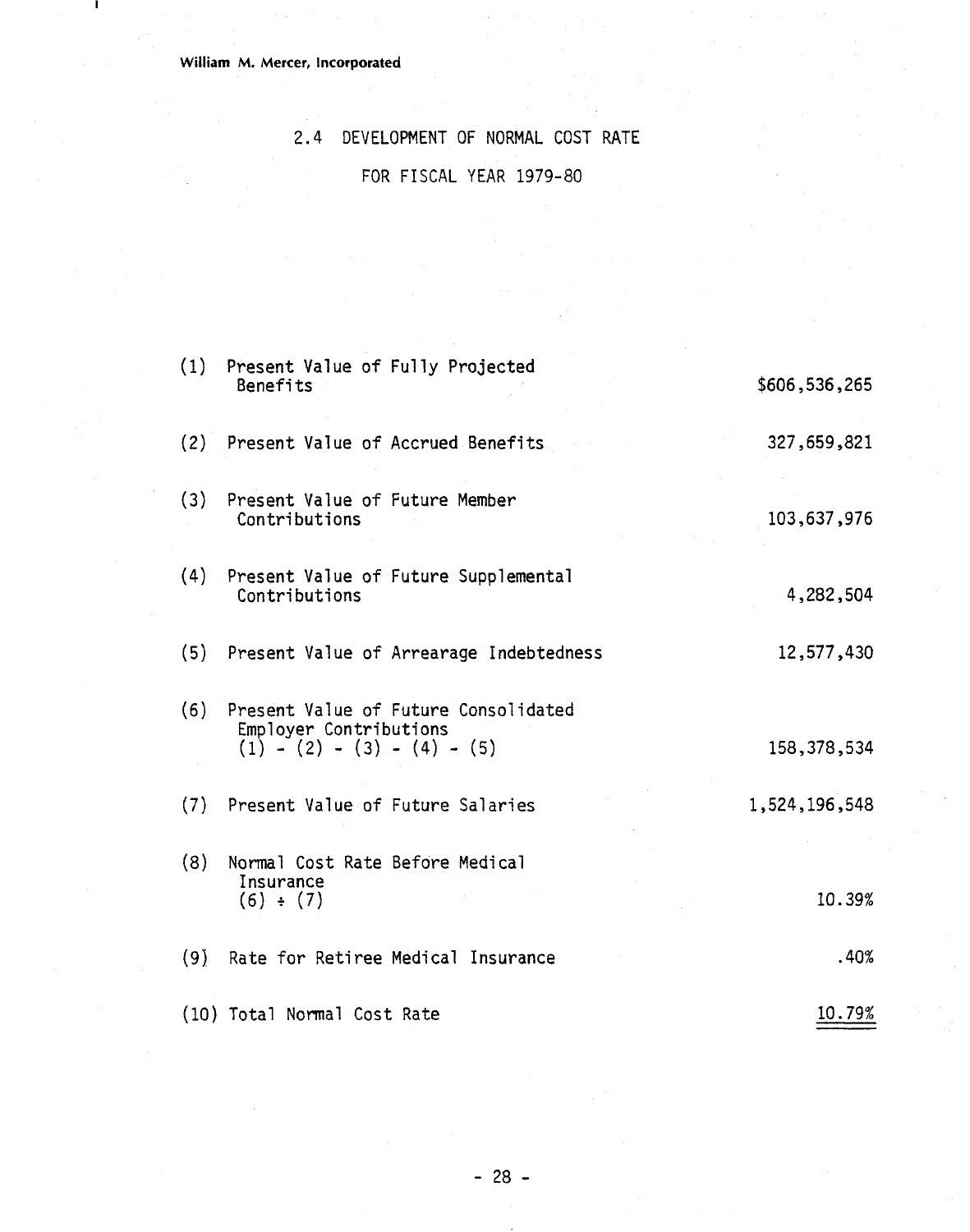**William M. Mercer, Incorporated** 

 $\mathbf{I}$ 

# 2.5 CALCULATION OF TOTAL CONTRIBUTTON RATE FOR FISCAL YEAR 1979-80

|     | (1) Present Value of Accrued Benefits | \$327,659,821 |
|-----|---------------------------------------|---------------|
| (2) | <b>Valuation Assets</b>               | 219,225,684   |
|     | (3) Total Unfunded Liability          | 108,434,137   |
|     | (4) 40-Year Amortization Factor.      | 15.949075     |
|     | (5) Past Service Payment              | 6,798,773     |
| (6) | Total Salaries                        | 182,776,288   |
|     | (7) Past Service Rate                 | 3.72%         |
|     | (8) Normal Cost Rate                  | 10.79%        |
|     | (9) Total Contribution Rate           | 14.51%        |